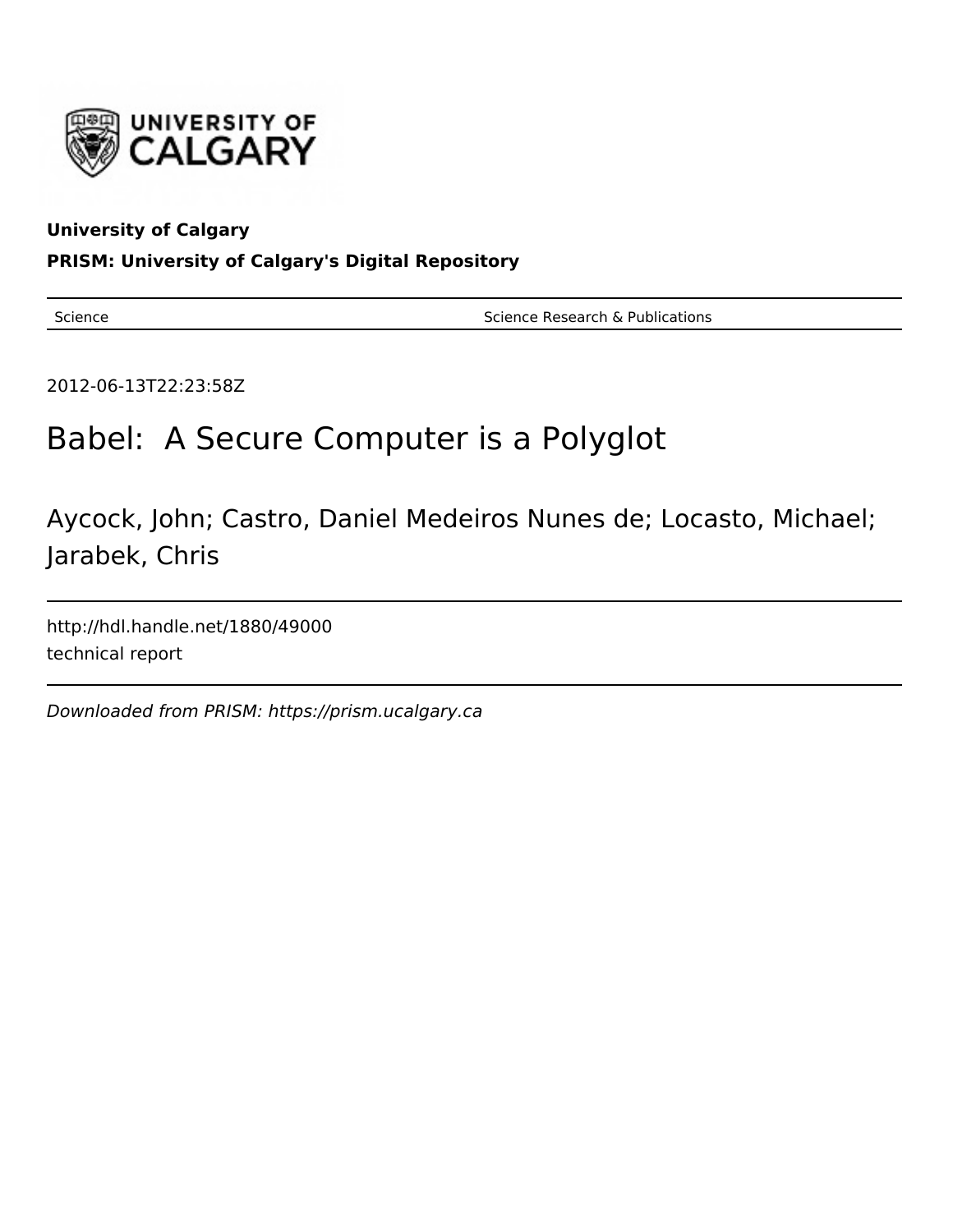# Babel: A Secure Computer is a Polyglot

John Aycock, Daniel Medeiros Nunes de Castro, Michael E. Locasto, and Chris Jarabek Department of Computer Science University of Calgary 2500 University Drive N.W. Calgary, AB, Canada T2N 1N4 {aycock,dmncastr,locasto,cjjarabe}@ucalgary.ca

Working paper: TR 2012-1026-09, June 2012

#### **Abstract**

Why should a user's computer be trusted at all? We propose a new model of the computer, Babel, that makes a user's computer appear as it normally would, but is actually untrusted to the point where it cannot run the code installed on it. Each computer, each process, speaks a different language, and a translator on the network is needed to allow a user's computer to execute code. This has enormous implications. The user gets continuous protection, and multiple kinds of protection, with no need for security updates or patches. At the same time, the user effectively has an adjustable control that they can set based on their risk assessment and need for privacy. Babel can work perfectly well alongside existing systems, and opens new markets for security.

### 1 Introduction

A deeply-ingrained assumption about security is that, somehow, the very computer we are trying to defend is magically reliable enough to determine whether or not it has been compromised. This is akin to asking a person whether or not they're sane  $-$  if they're not, how would they know? In computer terms, malware like rootkits provides similar uncertainty. Even if we ignore the possibility of malware actively hiding, it may coexist with security software that is blind to its existence, like anti-virus software that lags in detection or has not been updated in recent memory.

Part of the problem is that our computers have too much autonomy to execute code, legitimate or malicious, with no questions asked. Computers can get themselves and their users into a lot of trouble as a result: running malware, becoming a node in a botnet, allowing sensitive information to be sent out, letting code exploits in.

We propose instead that the user's computer be perpetually, inherently untrusted. A user's computer (desktop, mobile) looks exactly as it does now. A user can install software on their machine, and their data can be anyplace – local, remote – as it is now.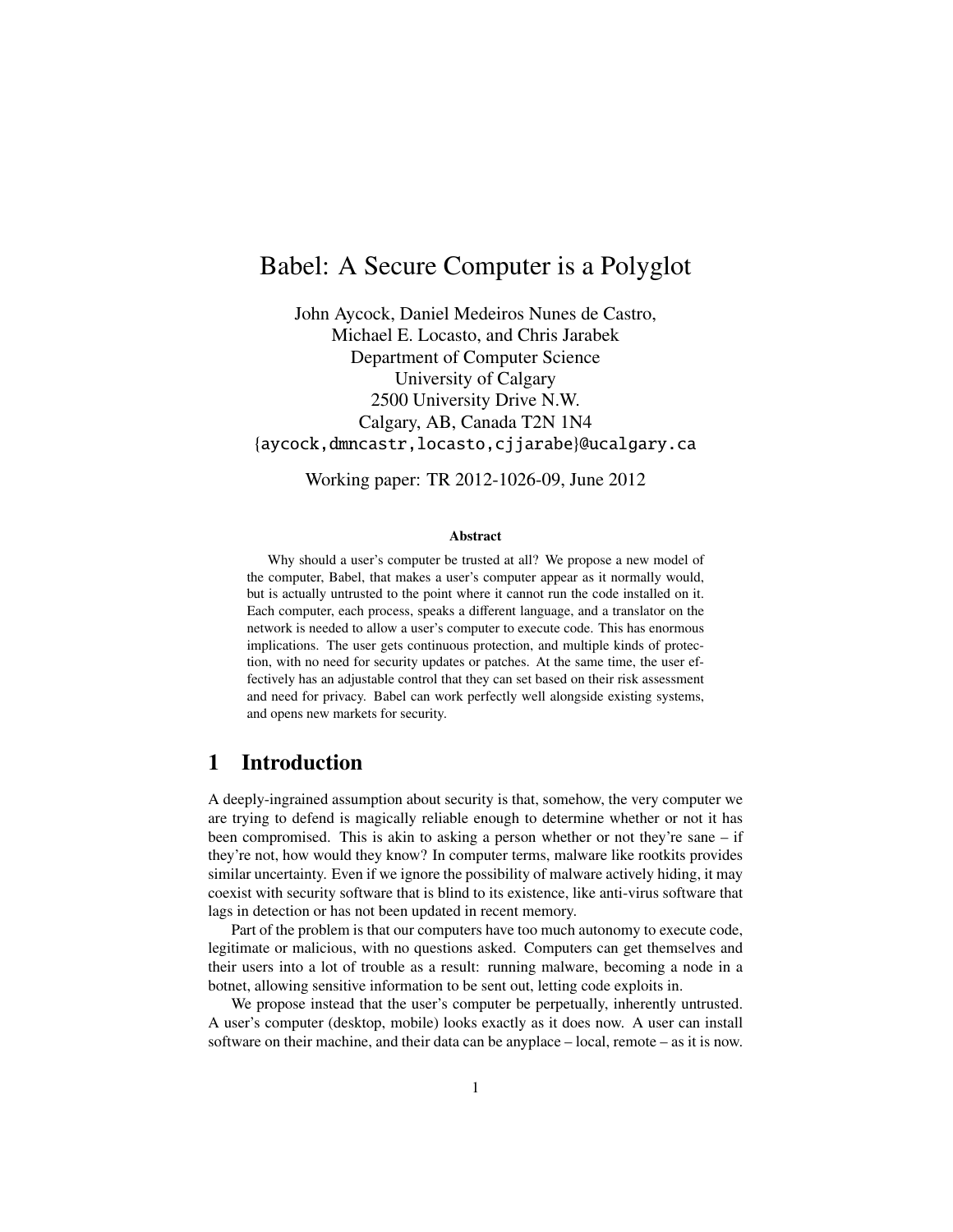The fundamental difference is that the computer is *physically incapable* of directly executing any instructions in the installed software, whether the software is malicious or legitimate. The software must be translated piecewise by (one or more) network servers. Because each computer and even each process within the computer effectively speaks a different "language" of instructions, we refer to this system as *Babel*.

Take an extreme example. For each instruction executed, the user's computer uploads that instruction (which it can't make sense of) to a server, which translates it into a small snippet of code the computer *can* run; this process keeps iterating to execute the program. In a straightforward implementation, the translation may equate to decryption; each computer, or each process within the computer, can have its own unique decryption key known by the server, automatically adding diversity. (The key could potentially change during execution too.)

This case is but the tip of the iceberg in terms of Babel. Section 2 presents the full model along with the positive effects in terms of security. It is followed by ways to address the inevitable performance issues in Section 3. Section 4 analyzes the dark side of Babel and what (new) attacks and concerns arise, and our preliminary implementation results are given in Section 5. Finally, Sections 6 and 7 contain related work, and our conclusions and future work, respectively.

# 2 Babel and Its Security Effects

We can divide Babel's full model into an examination of what happens at each end (the client and server sides) and also how clients and servers interact. We follow that with some example deployment scenarios.

### 2.1 Client Side

The client side refers to the user's machine or device. Pragmatically, the client side must have the ability to run at least some minimal amount of software to provide a basic level of operating system support. We envision that the client side would have a very small, non-updateable kernel burned into ROM, able to provide system services and communicate on the network. In operating system terms, this would be a nano- or picokernel, not only small but possible to thoroughly audit for security flaws, or even formally verify (e.g., seL4 [36]). Its singular function with respect to code execution is to send instructions from programs, instructions it cannot interpret, to the server and execute the translated code that comes back.

### 2.2 Server Side

Most of the interesting work in Babel happens on the server side. The most basic server implementation would simply be a translation service, where a client sends instructions for the server to translate, decode, or decrypt into a form the client can understand. (This translation, and all server-side functionality, can be sandboxed or otherwise access-restricted to limit the effect of any software flaws in the server.)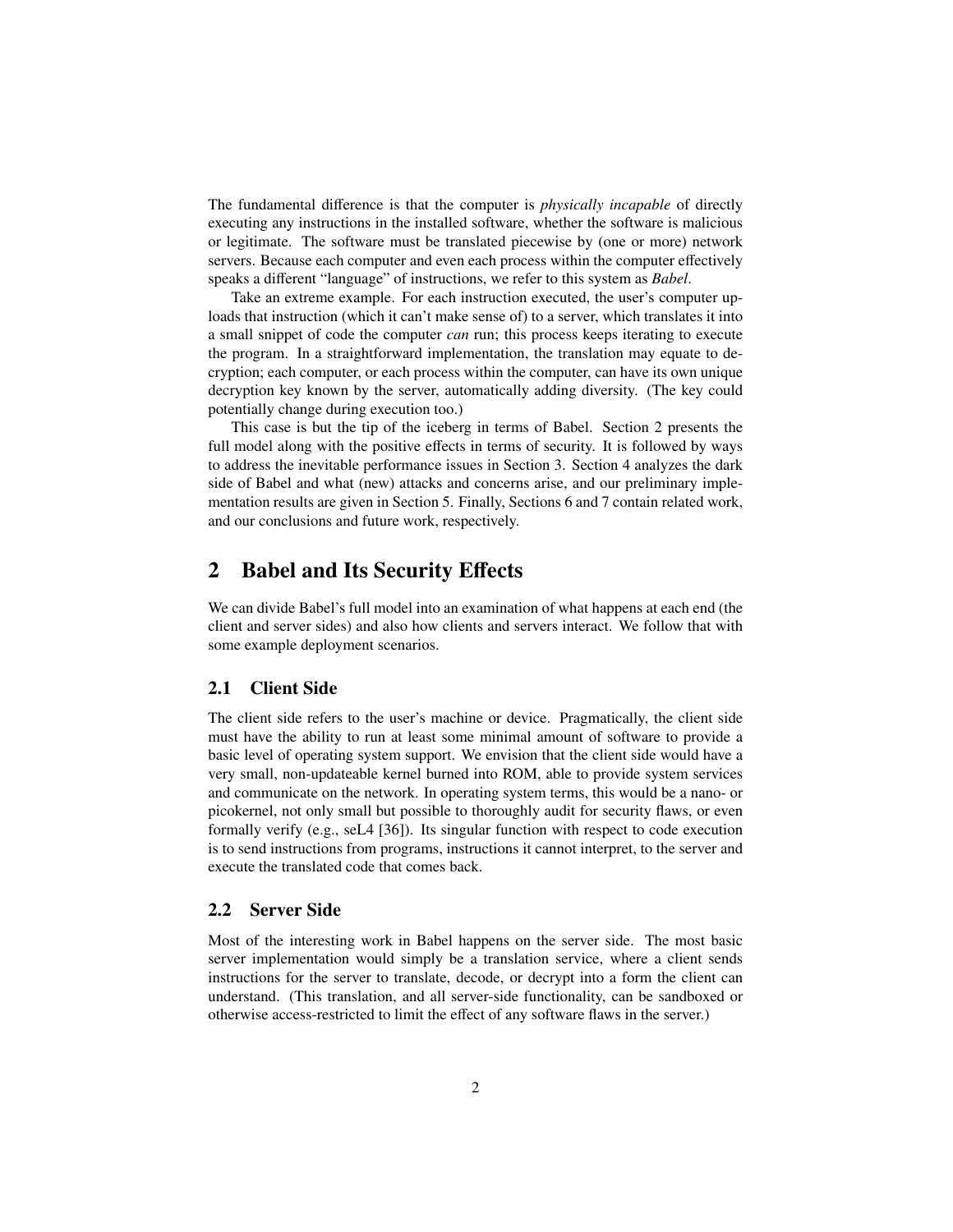However, translation servers have access to a stream of instructions before they are executed by the client, leaving the server uniquely positioned for many possibilities beyond rote translation. The server can act as a behavior monitor or behavior blocker, comparing the instructions in the stream to dynamic malware signatures. As a simple example, a server could watch for system calls redolent of an appending virus. Similarly, assuming the server knows what code is being executed and stores a record of its past executions, the server may perform anomaly detection [31] to flag any variance that might be attributable to malware. Depending on the amount of code that the client sends to the server at a time (Section 3), the server may also be able to check for static malware signatures [5, 52].

There is no reason the server cannot dynamically modify the code as it translates. Servers could add in code, that is run on the client side, to check and enforce data access restrictions on the client; the server can be a remote reference monitor [1], in a sense, that emits code to the client to implement the security policy *du jour*. Highsecurity servers may automatically introduce timing noise into the translated code to make some covert channels difficult to exploit [37]. Software patches, long a bugbear, for which large companies require infrastructure to satisfy massive demand [25], may be dynamically applied instantly to all clients by pushing the updates to translation servers.

A translation server also has the advantage of scale. A single server may be translating instructions for a large number of clients, and as a result has a far more global view of what code is executing where. Perhaps equally important is the ability to detect when previously-unknown code is running; it may be indicative of a new legitimate software release, but may also flag new (or repacked) malware [42]. Furthermore, different translation servers can share information amongst themselves to construct an even bigger picture.

We have assumed thus far that the user experience from the client side would be unchanged, albeit slower. The user could install software locally, could have data both local and remote. If we relax that assumption, client-side software could reside on the server side, where the server could pre-translate it or maintain it in some form amenable to easy translation (similar in concept to slim binaries [23]), rather than perform so much work on demand. Obviously, the translation server would also be in a position to enforce software licensing agreements, a foreshadowing of problems we return to in Section 4.

### 2.3 Betwixt Client and Server

The Babel model offers a wide range of options when it comes to interactions between clients and servers. Foremost is the fact that different servers may have different properties:

Proximity. Although we have not discussed performance as yet, network latency is clearly going to be a problem, if not *the* problem. It stands to reason that servers that are physically located closer to the client will likely perform better for instruction translation. As it happens, suitable facilities are either in existence or being constructed: consider the distributed data centers that Google builds,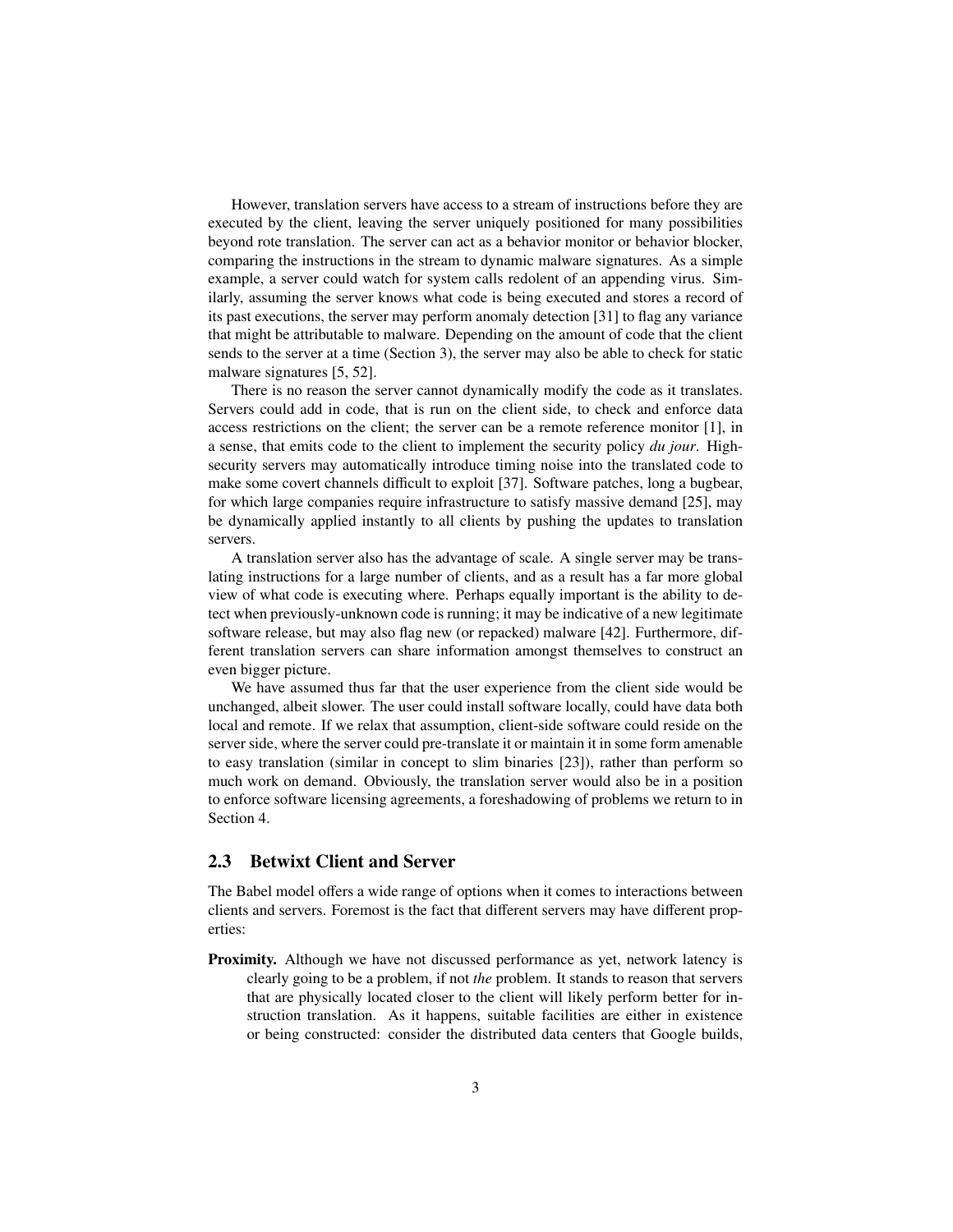

Figure 1: Sample Babel deployment scenarios. Solid lines are untranslated instructions and dashed lines are translated instructions.

for example [28]. This is also an opportunity for ISPs, particularly "last mile" providers, to offer another (monetizable) service to their customers.<sup>1</sup>

- Security. Translation servers can have radically different security properties, from straightforward translation to high-security data access verification and addition of anti-covert-channel jitter. Some servers may have more extensive or frequently-updated malware signatures than others; some may err on the conservative side and flag more suspect bits of code at the risk of more false positives. Basically, Babel allows users choice, the ability to select a server based on their perceived risk.
- Pricing. We advocate the use of an open protocol for Babel, admitting a variety of translation servers to peacefully coexist. Free, freely-accessible servers are possible, although the computing infrastructure to support a large number of geographicallydisparate clients is financially daunting. Companies and organizations, of course, can run their own in-house translation servers. We also foresee servers that are subsidized by advertisement, where the server's dynamic translation would periodically insert code to display ads. A translation server (with or without ads) would fit well into a subscription model, presumably where servers with more desirable properties would command a higher price. Babel enables entirely new security markets.

Ideally, one property a server should have is trustworthiness. We routinely delegate trust without hesitation; who has not shrugged and accepted a nagging software update? In Babel, however, there is no *a priori* reason to assume that the client should trust the server to provide a correct, unadulterated translation.

A client requiring higher security can multicast their translation request to multiple servers, ensuring that they receive the same translation back from all servers; naturally, this assumes that the servers in question translate the same way. (A client wanting security and reliability may contact servers known to translate differently, for an approximation to N-version programming [3]; multivariant execution [51] is also related.) An alternative to multicast is a trust-but-verify variant. Here, a client would primarily rely

<sup>&</sup>lt;sup>1</sup>Translation may be pushed out further by an ISP to cable modems or router/firewall devices the ISP supplies to customers, as they are often fully-capable computers themselves.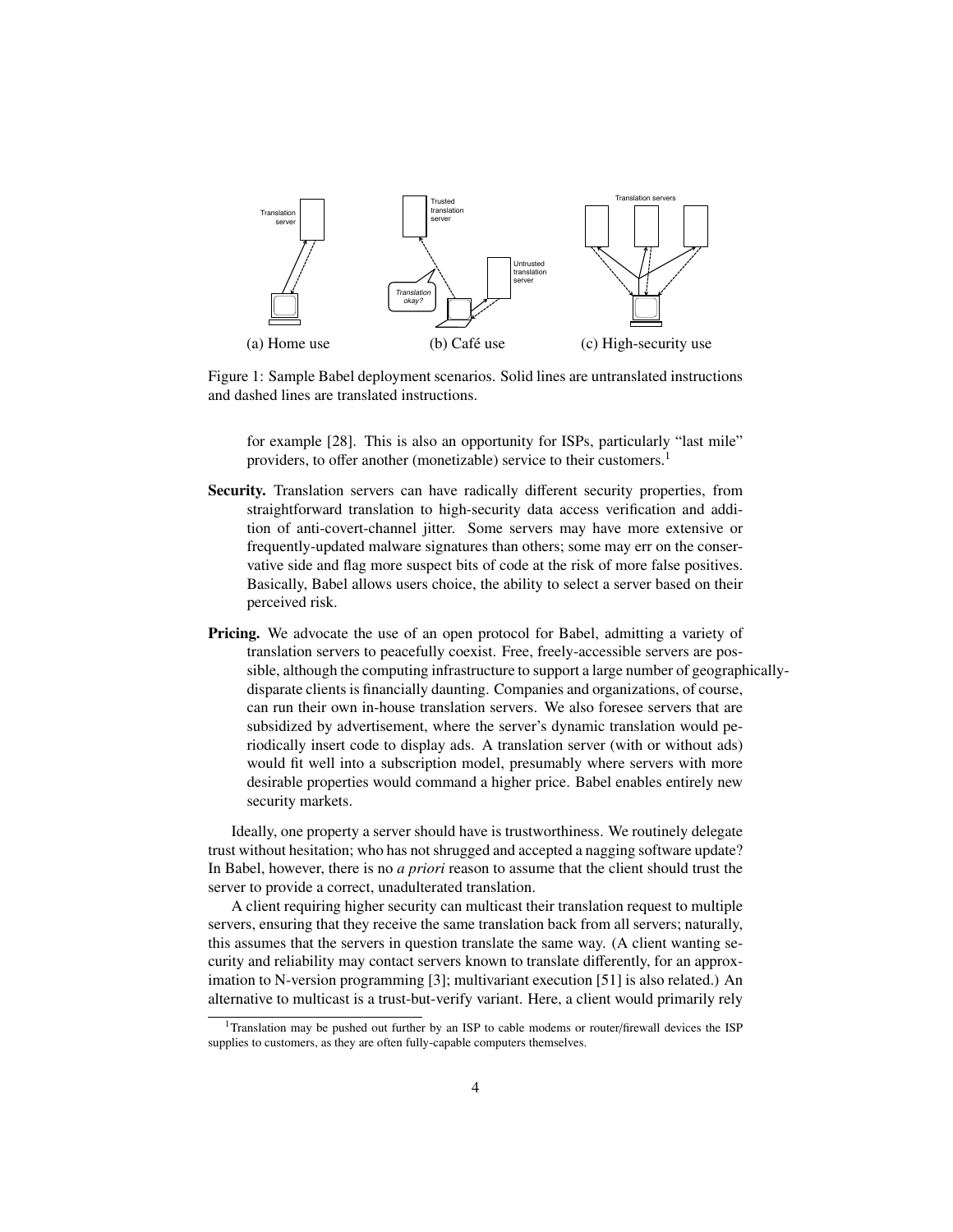on a single server, but relay the resulting translation to another, more trusted server for verification.

It may, however, be unacceptable for a single server to see the full code stream from a client, in which case a client may alternate its requests between multiple servers, or send different code slices to different servers.

Again, this time through the possibility for using multiple translation servers, Babel allows security to be adjusted appropriately to risk.

### 2.4 Example Scenarios

To make Babel's model more concrete, we consider three possible (but by no means exhaustive) deployment scenarios.

First is the case of a typical home user (Figure 1a). It is not a high-security environment but a low-maintenance one, where the user may have a lack of skill, inclination, or time to maintain security on their computer, so they delegate that task to Babel's translation server. A single server, perhaps part of an ISP service, is sufficient here from a trust and performance point of view.

Figure 1b illustrates the second scenario, a cafe and a mobile device. The overall ´ need for security may be the same as for the home user, but the context is riskier: the nearest, best-performing translation server is untrusted and belongs to the cafe. The ´ client, noting the change in wireless network, switches to a trust-but-verify configuration; the café server is used for translation and running code, but a copy of the café server's translations is transmitted (by the client's kernel) to an outside, trusted, but more distant server that verifies the untrusted translation. The outside server cannot block code execution in this case, but can signal the client that a malicious/suspect translation has been given to it.

Finally, the third case (Figure 1c) is a high-security deployment, such as a bank, a government, or a military installation. The client multicasts to multiple translation servers, which perform the same translation but are under different administrative control; this yields not defense in depth, but defense in breadth. The higher-security translations dynamically add access control checks according to the site security policy, and some jitter to confound covert channel use.

### 3 Making Babel Faster

The obvious performance bottleneck for Babel is network latency. On one hand, this can be dismissed: Babel targets the networks of the future more so than the present. On the other hand, there are a number of optimizations that can be employed to bring this "future" a little closer. We can categorize these optimizations in three groups.

First, the round-trip time between client and server can be reduced. It is reasonable to expect that the client would maintain a local translation cache that would store translations made by the server for hot traces like loops (like the fragment cache in [8]); this reduces those round-trip times to zero. The server could also maintain a translation cache if necessary, although dynamic translation time is likely to be dwarfed by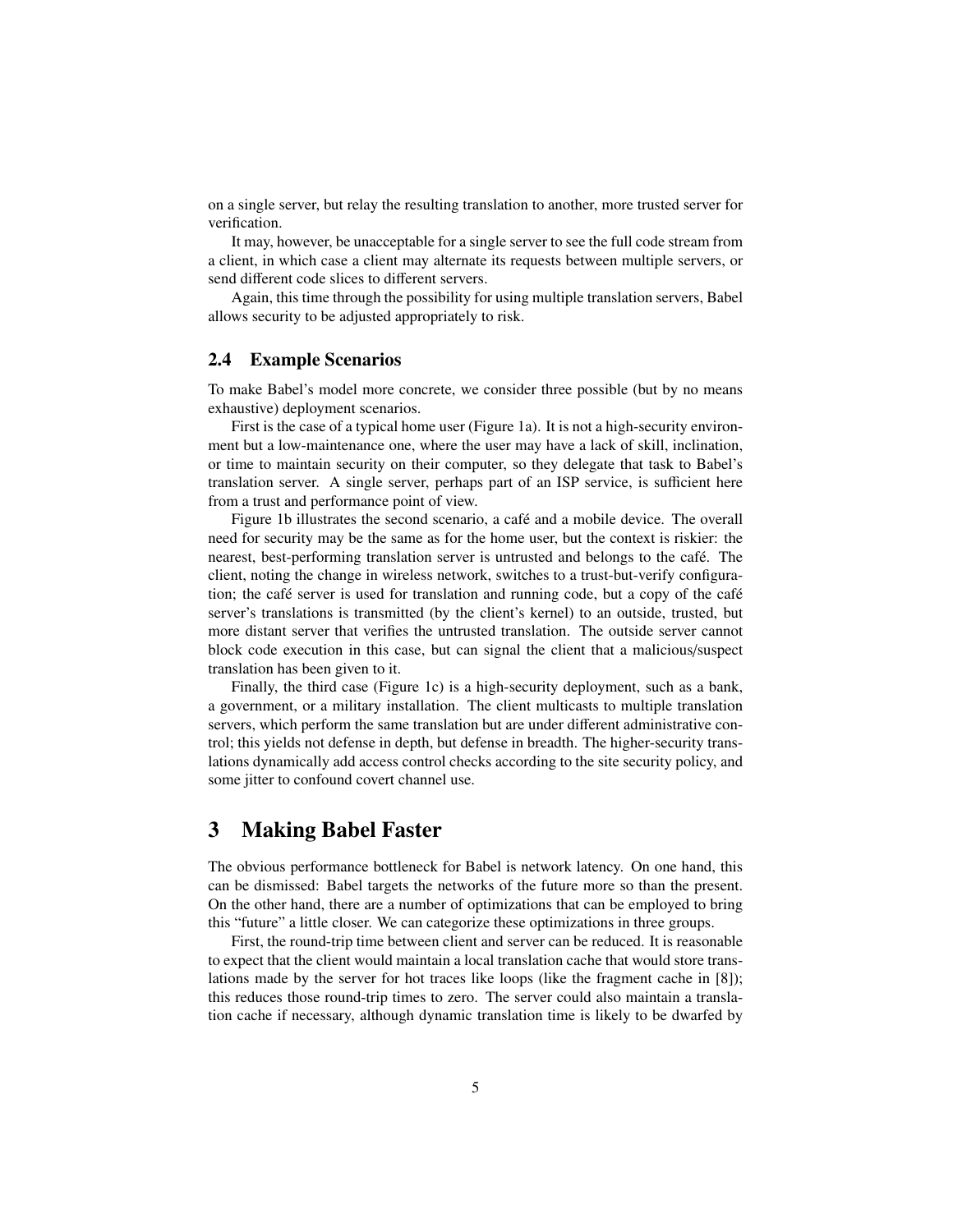network latency. An intermediary cache, similar to a web cache [7], may also be useful for translations of commonly-executed code.

Second, we can translate larger chunks of code at a time than single instructions. This can be a boon to performance, as our WAN results in Section 5 show. This can leverage groupings of instructions used in compiler technology – basic blocks, extended basic blocks [41], slices [56, 58], even functions – but it is not yet clear which is the best choice. There is an additional problem, that the client would have to have some understanding of the code in order to (for example) break code into basic blocks precisely, unless the code is appropriately prepackaged for the client, or the client can use some heuristic instead, like always sending the next *N* bytes of instructions. A related optimization is branch prediction [38, 39], where the server might return extra translated instructions in anticipation of a control flow change.

Third, we can reduce the amount of network traffic. There is prior work on small instruction sets that are compressed [11] or specialized to particular applications [22], which accomplishes the goal of reducing network traffic but also fits in well with Babel's theme of multiple instruction set "languages." Another option is where the server, upon being asked to translate a chunk of instructions, either dynamically optimizes the code to make it smaller [4] or (if there are no side effects) executes the code on the server side and simply sends the result back to the client. The latter would be attractive particularly for resource-constrained mobile devices.

### 4 Attacks and Concerns

As might be expected, Babel is no silver bullet and may be attacked in a number of ways. Looking first at traditional attacks, the Achilles' Heel of Babel is obviously its reliance on network access. Any successful denial of service affecting the network would not compromise security *per se*, but would render Babel unusable. Similarly, an active eavesdropper able to garble Babel traffic would yield a similar but more targeted result.

A man-in-the-middle attack is another traditional concern. A client would definitely want to authenticate the server. Would a server need to authenticate clients? Sometimes. A for-profit translation server would to avoid freeloaders, and a highsecurity server would to make it more difficult for an adversary to see what additional features are being added to translated code.<sup>2</sup> Depending on the perceived level of risk, a verification server that can be queried by an adversary leaves open the possibility that an adversary will learn how they can circumvent the translation verification, akin to malware writers testing against anti-malware software or spammers testing against anti-spam software. Here again, the verification server would want to authenticate the client. However, a free, open-source translation server, or an organization's internalonly server could conceivably have no such need.

Passive eavesdropping is again traditional, a threat that can be countered by use of encryption for all Babel communications. From an OPSEC point of view, the mere fact that a device is in use – even if the details cannot be discerned – gives away information

<sup>&</sup>lt;sup>2</sup>We emphasize "more difficult" rather than "impossible" as this is really just security through obscurity. But perhaps that's not a such a bad thing: see Pavlovic [46].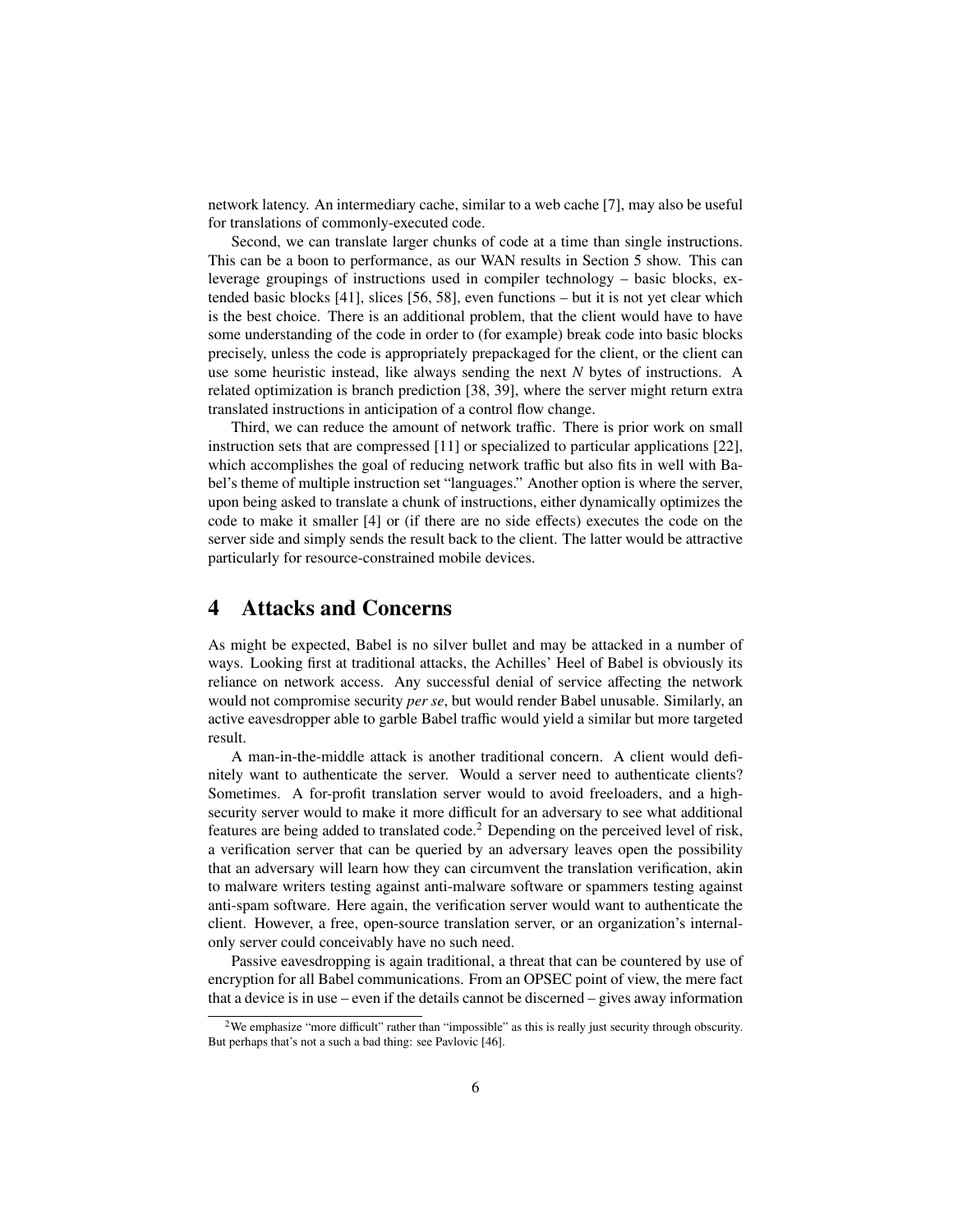to an adversary. Babel is especially vulnerable in this respect, because even computer usage that would currently be "local only" would need instruction translation and thus network traffic in Babel. This is another area where Babel can be adjusted based on risk assessment: a typical home user would likely have no need to care about this weakness, but a high-security deployment could inject chaff into the Babel communications. A related issue is that instruction execution's external manifestation on the network may provide another form of covert channel, and a high-security version may require countermeasures, like those discussed in [24].

Nothing is more traditional than exploitable bugs, of course. The programs being translated have no guarantee that they are devoid of bugs. The advantage Babel brings to the table in this regard is – as mentioned – the ability to dynamically patch a flawed program as it executes.

Security at the server endpoint is paramount, but perhaps the bigger concern is one of privacy. We are now accustomed and maybe even inured to our data being collected and mined for advertising or other motives; our activity on keyboard, mouse, webcam, and microphone being a target for yet more data gathering [6]; even our inactivity possibly being telling [30]. Babel allows servers the potential to go a step further, to be able to construct a complete picture of everything happening on a client computer down to the instruction level. High-security deployments may view this extra ability to monitor activity as boon and not bane, but this opinion may not be widespread outside this niche.

Countermeasures that can be taken on the client side would likely take one of two forms, trading performance for privacy. First, as mentioned in Section 2.3, a client could try to avoid giving a single server a complete view of code execution by switching between servers or sending only partial code slices (but servers could still collude). Secure program partitioning [61] may find application here as well. A programming style for applications involving multiple threads of execution with a high degree of inter-thread communication [15] may make the job of a nosey server more difficult too. Second, a client may try to hide its identity using an anonymity network (e.g., Tor [18]). Recent work fingerprinting machines with surprising accuracy using leaked incidental information [20, 60] may make this a fool's game, though. Until a full Babel system is built, it is hard to ascertain with any precision how effective these defenses, or how grave the privacy breaches, will be.

One final concern is that the ability to closely monitor execution may lead to mission creep, demands to watch for more than attacks against the user and malware running on the user's computer. Enforcement of software licenses, mentioned earlier, is one distinct possibility. The potential to record all actions on a computer, accidental actions, actions started but thought better of and not taken, is troubling and warrants more consideration.

### 5 Preliminary Experiments

The goals of our initial proof-of-concept implementation were twofold. First, we wanted to know how programs would perform, more specifically how Babel's network activity would impact performance. Since the network activity will dominate the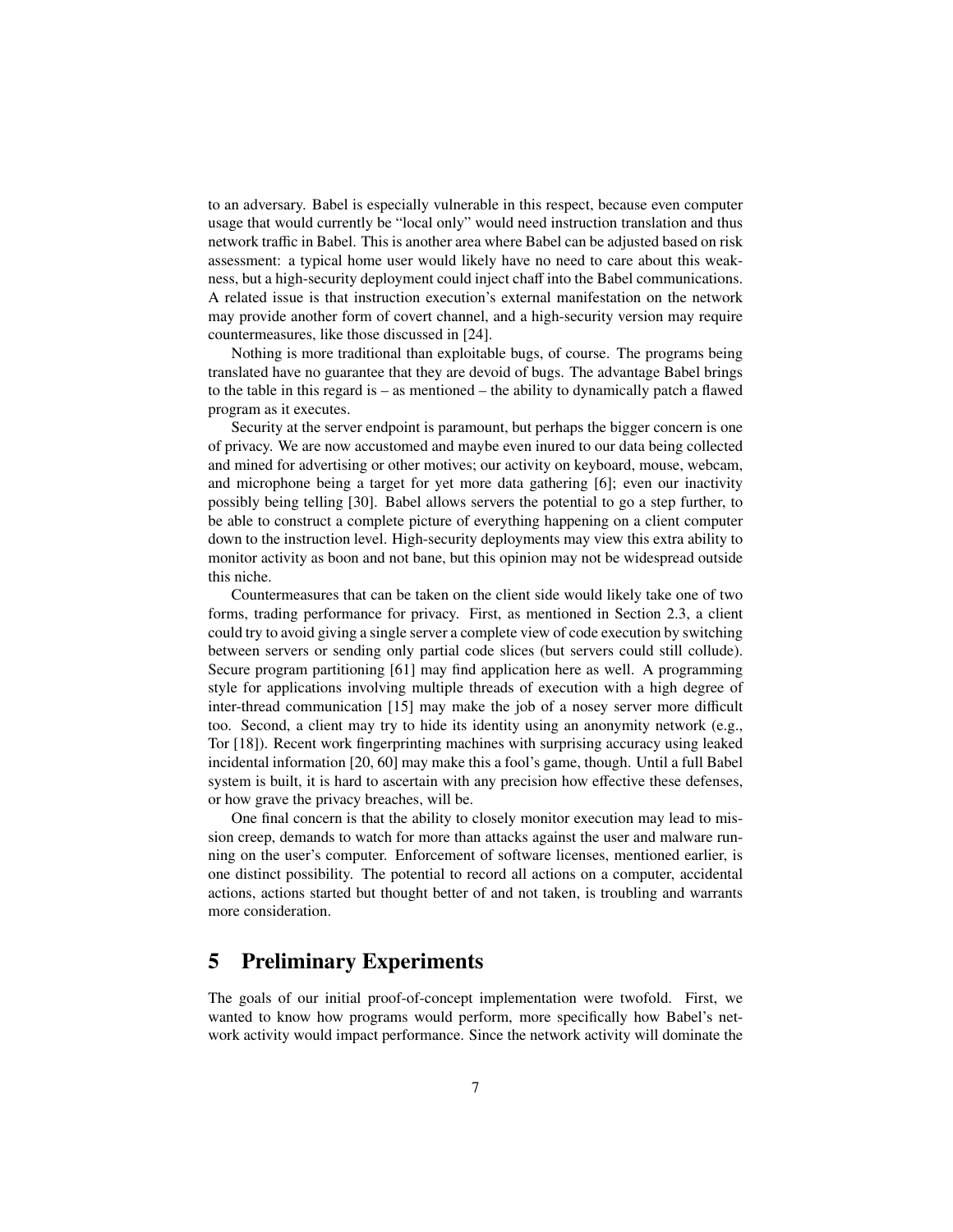Table 1: Number of instructions

|         |         | <b>Instruction Counts</b> |         |  |
|---------|---------|---------------------------|---------|--|
| Program |         | <b>Static</b>             | Dynamic |  |
|         | pwd     | 30                        | 62      |  |
|         | ls      | 521                       | 35364   |  |
|         | fortune | 201                       | 2629    |  |
|         | md5sum  | 117                       | 30526   |  |

Table 2: Execution time (ms) without Babel

| Program | Average | Std.Dev. | Median |
|---------|---------|----------|--------|
| pwd     | 0.73    | 0.63     | 1.00   |
| ls      | 12.03   | 0.48     | 12.00  |
| fortune | 319.73  | 1.21     | 320.00 |
| md5sum  | 48.40   | 8.30     | 53.00  |

results, we have used a virtual machine on the client side rather than invest time developing a custom kernel yet. Second, we wanted to use the initial implementation to "smoke out" hidden problems in the Babel model and see how they might be addressed.

For these preliminary experiments, we have implemented a basic Babel client using Dis [57, 59], the virtual machine for the Inferno [19] operating system. Dis is a memory-centric virtual machine, primarily using memory addresses for operands,<sup>3</sup> with fixed-size,<sup>4</sup> 12-byte long instructions. System calls, apart from a few operations like thread creation and termination that are explicit VM instructions, manifest themselves as functions implemented within a Sys module. This latter feature unfortunately complicates the job of Babel's translation server when monitoring system calls, requiring extra communication to ascertain which module and which function are being called. We begin there, at the translation server implementation, then move to the client side, the client-server interaction, then the results.

### 5.1 Server Implementation

Our translation server is written in Python and has two main tasks: translation of instructions and detection of malicious activities. The translation is performed on basic blocks, i.e., sequences of straight-line code without any jump or conditional branch instructions.

Three different types of detection have been implemented. First, static analysis. Since our server is currently not privy to the full executable image or large chunks of code (chunk sizes are discussed in Section 5.4), and does not have direct access to the client's memory, our prototype system instead allows the server to occasionally request data from the client. This data may be in the form of bytes of the client's

 $3As$  opposed to registers or a stack.

<sup>4</sup>Despite what the VM specification says.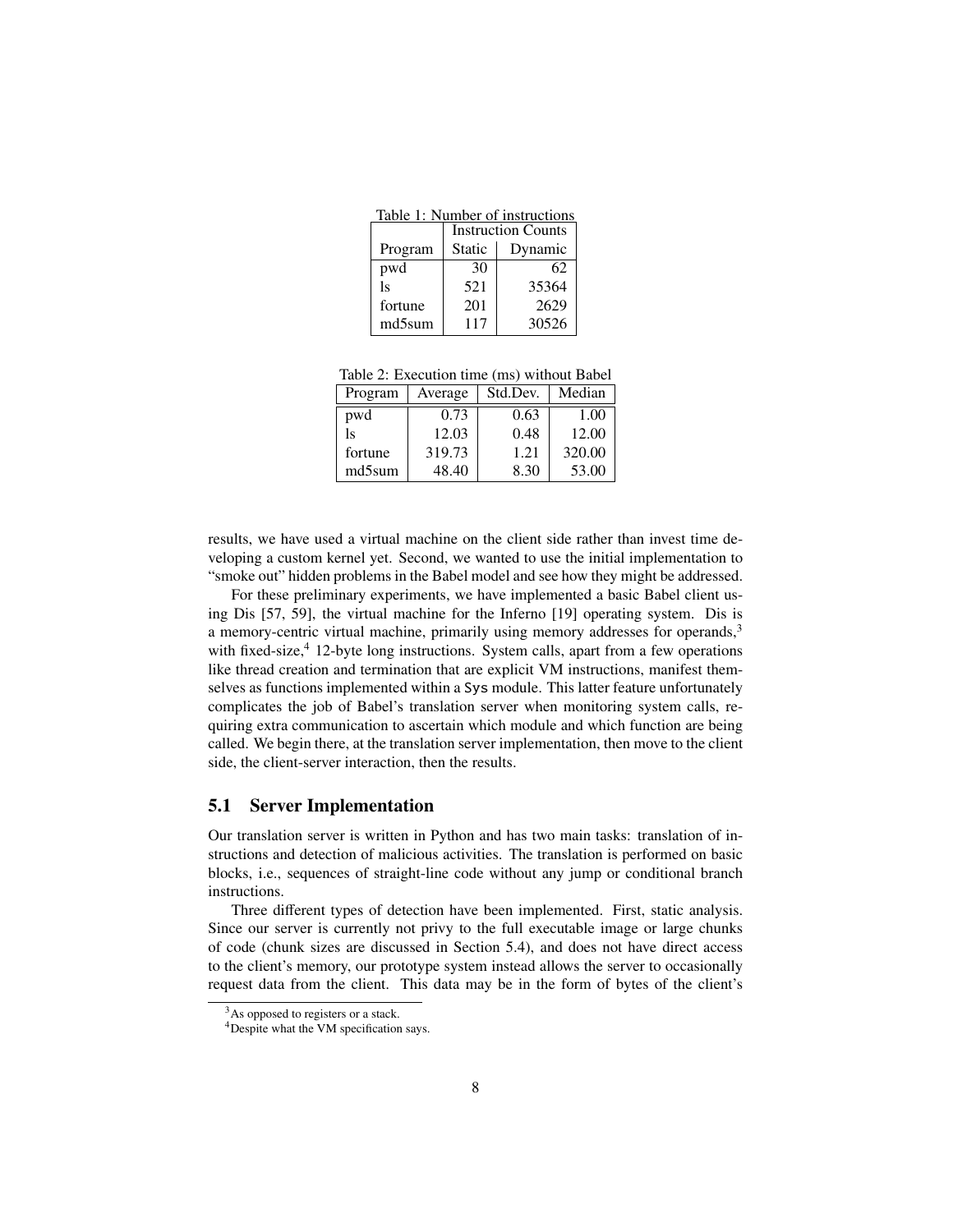memory or a hash thereof (for privacy), which the server compares to a list of static malware signatures. Second is dynamic analysis, where the server monitors sequences of system calls for malicious activity. Effectively this means the server is looking for dynamic malware signatures. Third is a hybrid static/dynamic approach, where the server looks for static signatures in the stream of instructions that are being translated. This is very fine-grained monitoring, and as we translate blocks of instructions, the server may actually detect a signature some instructions in advance of their execution on the client.

### 5.2 Client Implementation

On the client, Dis was modified to create a communication channel to the translation server using Inferno's Styx protocol [47] when the system starts. The client uses that to implement the communication protocol described below (Section 5.3).

Inferno normally has a virtual machine for all the processes. As Babel needs a different instruction set per process, we also modified Dis such that each process has an associated table, mapping instruction opcodes to the functions within the VM implementation that implement them, allowing us to change the mapping (Section 5.3). The original Dis bytecode is thus unrunnable by a remapped instruction set, which is where the server's translation comes to the rescue. As we are interested in the network overhead, the dominant factor, the server's translation is simply an exclusive OR currently.

### 5.3 Client-Server Interaction

When booting the operating system, a Babel client connects to the translation server via TCP. This connection persists during the entire execution of the operating system, and the client will attempt to reconnect if the connection is dropped.

The client and server communicate via messages, which are listed in Appendix A; in general, a message GETX is replied to by an X message. (Future protocol versions will use a denser, binary format for the messages too.)

The client requests a new VM for each process that is started. When our server receives a GETVM message, it creates a unique sequential vmid, randomly selects a key, stores the vmid and key for future translations, and sends a VM reply. The client is then able to construct an instruction opcode mapping table for that process.

### 5.4 Results

The client machine in all cases, and the server in the localhost experiments, was an Intel Celeron 1.5GHz (32 bit) with 2GB RAM, running Ubuntu 10.04, kernel 2.6.32-40 (32 bit). The server for the LAN experiments was an Intel Core i5 2.5GHz (64 bit) with 8GB RAM, running Mint 12, kernel 3.0.0.14 (32 bit with PAE). Finally, the server for the WAN experiments was an Intel Core2 2.4GHz (64 bit) with 4GB RAM, running Scientific Linux 6.1, kernel 2.6.32-131 (64 bit).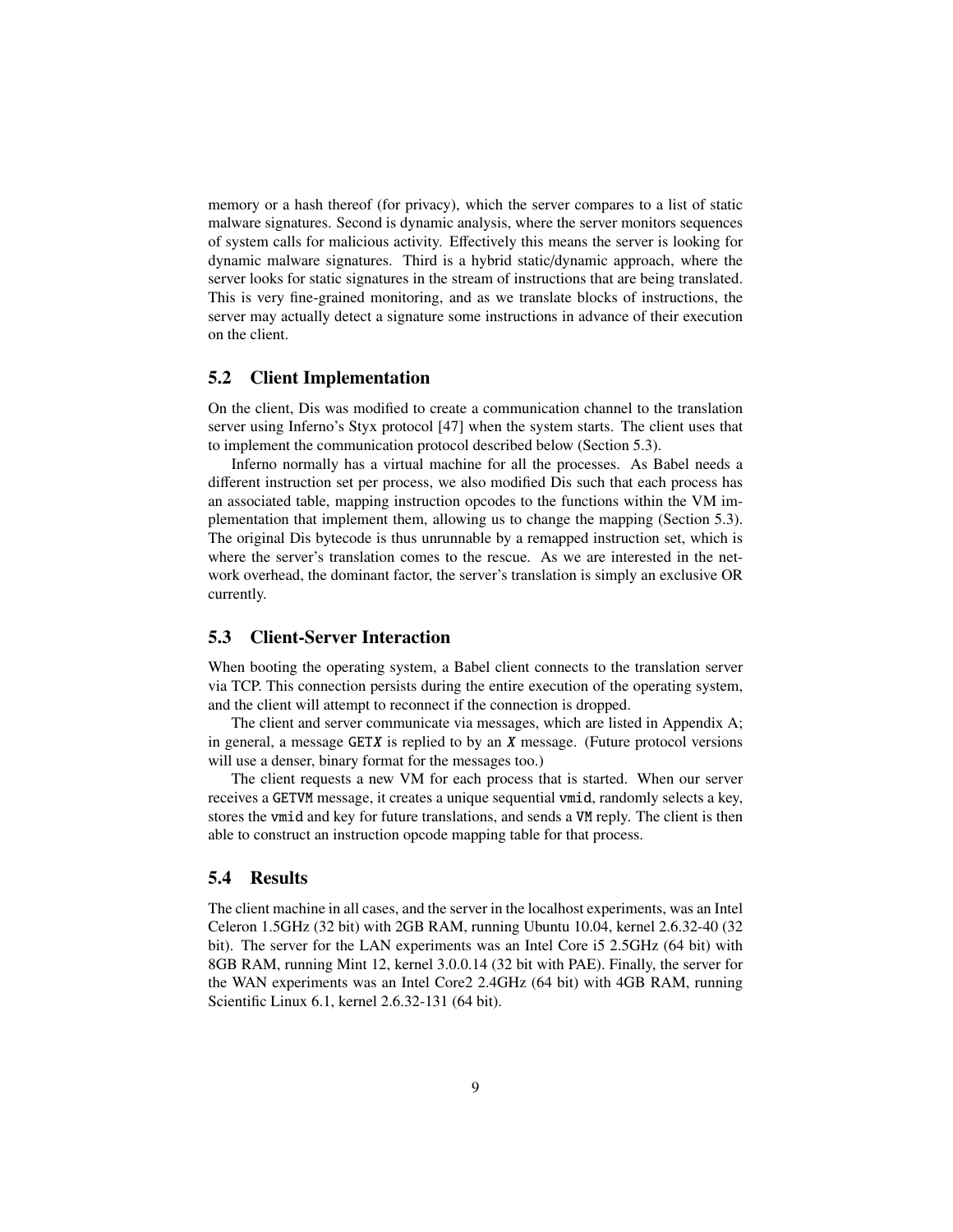| Program | Chunk Size | Average  | Std.Dev. | Median   |
|---------|------------|----------|----------|----------|
| pwd     | 60         | 40.47    | 0.92     | 40.00    |
| pwd     | 120        | 40.83    | 1.07     | 41.00    |
| pwd     | 240        | 42.47    | 0.72     | 42.00    |
| ls      | 60         | 9445.03  | 63.99    | 9432.00  |
| ls      | 120        | 9675.10  | 37.21    | 9674.00  |
| ls      | 240        | 10697.80 | 36.59    | 10699.00 |
| fortune | 60         | 852.23   | 182.80   | 776.50   |
| fortune | 120        | 839.37   | 202.57   | 763.50   |
| fortune | 240        | 824.70   | 172.87   | 767.50   |
| md5sum  | 60         | 7889.57  | 32.86    | 7889.00  |
| md5sum  | 120        | 7466.37  | 30.05    | 7460.00  |
| md5sum  | 240        | 7978.30  | 92.96    | 7958.00  |

Table 3: Local Babel execution (times in ms)

Table 4: Bytes transmitted and chunk sizes

| Program | Chunk size |           |           |  |
|---------|------------|-----------|-----------|--|
|         | 60 bytes   | 120 bytes | 240 bytes |  |
| pwd     | 5653       | 7159      | 10759     |  |
| ls      | 3195243    | 4605456   | 9846191   |  |
| fortune | 186472     | 345876    | 457416    |  |
| md5sum  | 2463263    | 3616346   | 4629139   |  |

In terms of networking, the LAN was wired, 100Mbps. For the WAN configuration, the client side was 25Mbps download and 2.5Mbps upload, maximum (the server side was much faster, but the client side was the limiting factor here).

The benchmark programs and their properties are given in Table 1, and Table 2 shows the time to execute each without Babel. The "ls" command was run on a directory containing 100 files, and "md5sum" was run on 100 files with 1124 bytes total. All times reported here are measured in milliseconds, and all experiments are repeated 30 times. The number of executed instructions include those within functions from external modules, such as "system calls."

The initial scenario consists of local execution, i.e., both client and server run on the same physical machine. The network latency is minimized in this case. The average time for local execution is shown in Table 3.

The latency is obviously relative to the amount of data being transmitted. We performed experiments with different chunk sizes. As the server currently replies with the instructions within a single basic block only, excess data sent is ignored by the server. So, bigger chunks would increase the amount of data without bringing any advantage to the execution.<sup>5</sup> The amount of bytes transmitted for each chunk size is listed in

<sup>5</sup>Unless larger translations can be done. Some earlier experiments we did used extended basic blocks that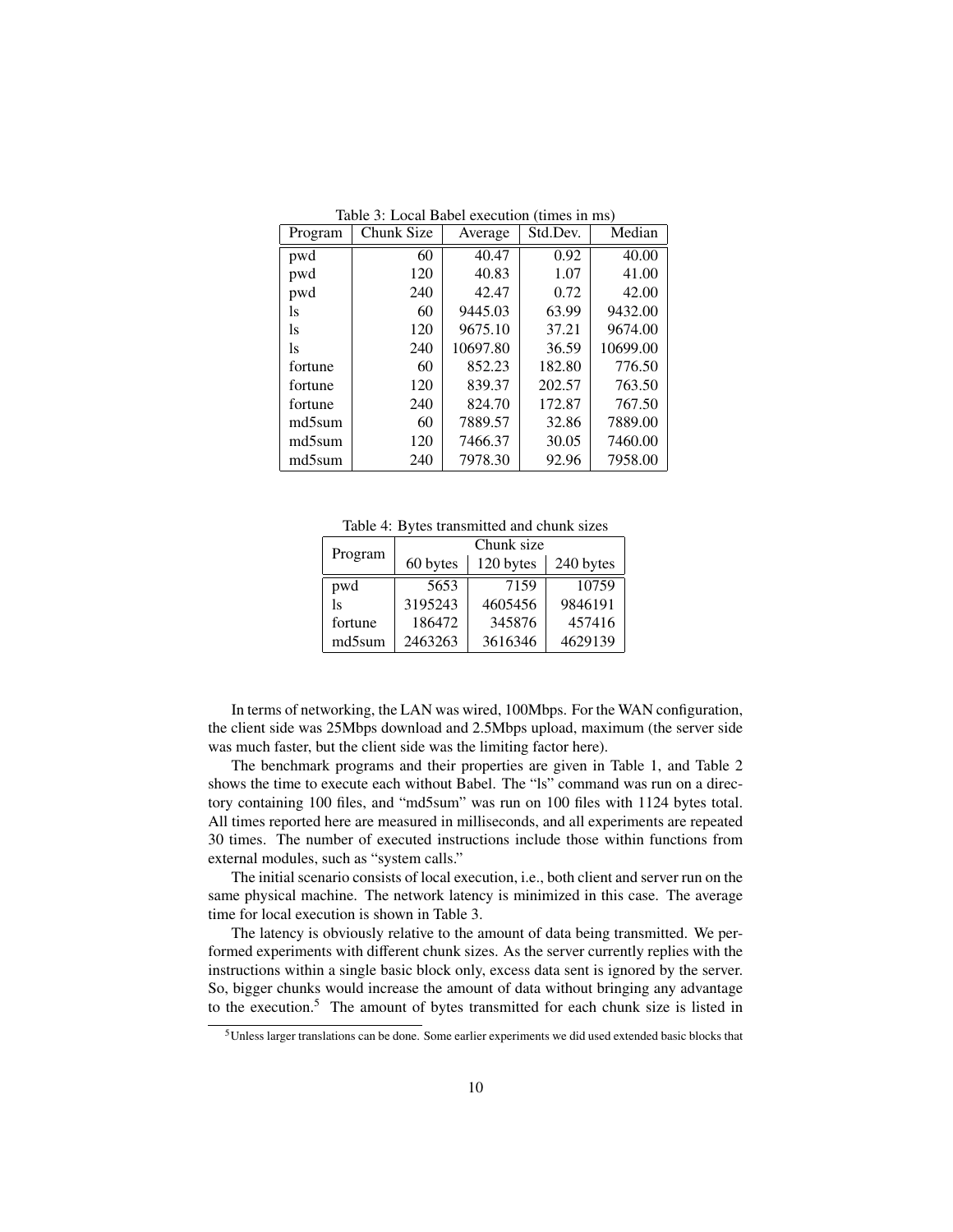| Program | Chunk Size | Average   | Std.Dev. | Median    |
|---------|------------|-----------|----------|-----------|
| pwd     | 60         | 837.30    | 111.05   | 798.50    |
| pwd     | 120        | 828.50    | 51.24    | 822.50    |
| pwd     | 240        | 672.63    | 23.81    | 672.00    |
| 1s      | 60         | 203884.30 | 16857.89 | 199721.50 |
| 1s      | 120        | 183539.67 | 5472.08  | 183093.00 |
| 1s      | 240        | 169911.10 | 2460.09  | 169632.50 |
| fortune | 60         | 14779.33  | 2764.76  | 14664.00  |
| fortune | 120        | 12627.30  | 2395.97  | 12199.00  |
| fortune | 240        | 11416.33  | 2106.74  | 10858.00  |
| md5sum  | 60         | 161536.53 | 6096.49  | 161543.00 |
| md5sum  | 120        | 145680.37 | 4704.59  | 145590.00 |
| md5sum  | 240        | 124914.23 | 5985.44  | 123146.50 |

Table 5: Babel WAN execution (times in ms)

#### Table 4.

Comparing the local execution with the original execution (without Babel), we notice that the system becomes, depending on the program being executed, up to about 900 times slower. This apparently huge delay is, in fact, comparable to the difference between interpreted and compiled code execution [49]. As our system essentially performs code interpretation, seeing this delay for an initial implementation is not unacceptable.

However, the latency when working in a WAN environment (Table 5) causes our system to become almost unresponsive. An action as simple as listing a directory of 100 files takes about 3 minutes to complete. This scenario clearly points to the need for better network access.

This argument can be demonstrated by the latency in a LAN environment (Table 6), with much higher bandwidth than the WAN environment. In these experiments, we were able to achieve performance close to the local execution. In fact, in some cases LAN execution *did* perform better than the local execution. Further observation indicates that the server specification (Intel i5 2.5GHz), compared to the client (Intel Celeron 1.5GHz), favored the LAN experiments over the local, when the amount of communication was relatively small.

Some latency issues are no doubt exacerbated by the need for callbacks to allow the server to identify system calls, which is an unexpectedly nontrivial process in the Dis virtual machine. Table 7 shows the number of callbacks for each benchmark program. Solutions we are considering range from changing virtual machines, to modifying Dis, to implementing a trusted client-side monitoring thread that provides extra information without extra traffic.

could be guarded with conditional instructions and thus be longer. These reduced the network latency and increased the chance of a client getting a hit in the local translation cache. Unfortunately, they have been temporarily removed to facilitate detections on the server side.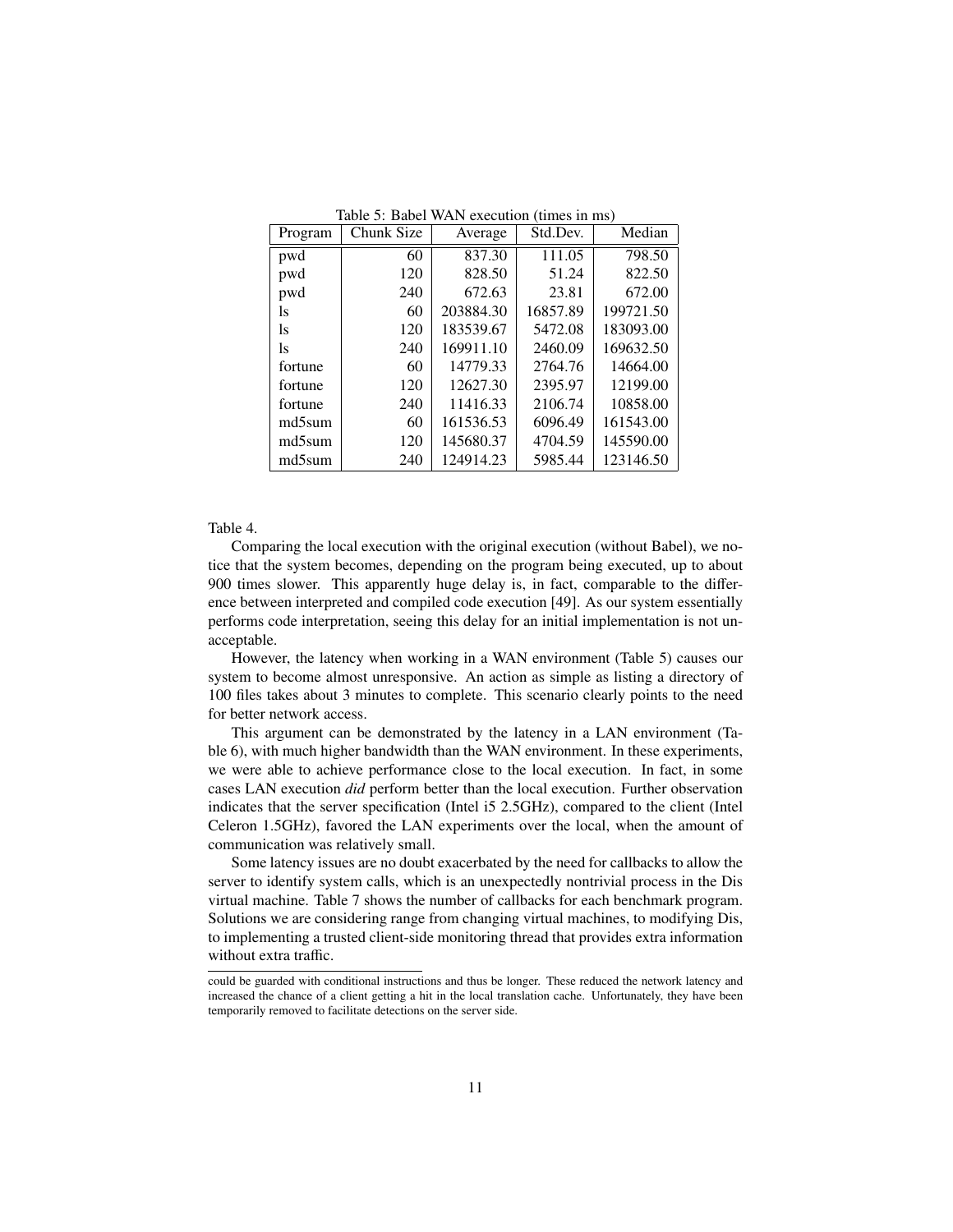| Program | Chunk Size | Average  | Std.Dev. | Median   |
|---------|------------|----------|----------|----------|
| pwd     | 60         | 36.63    | 1.62     | 36.00    |
| pwd     | 120        | 37.77    | 0.62     | 38.00    |
| pwd     | 240        | 41.20    | 0.83     | 41.00    |
| ls      | 60         | 10803.70 | 292.88   | 10744.50 |
| ls      | 120        | 11151.50 | 400.29   | 11038.00 |
| ls      | 240        | 13110.87 | 448.89   | 12868.50 |
| fortune | 60         | 669.93   | 300.92   | 588.00   |
| fortune | 120        | 712.87   | 395.83   | 545.00   |
| fortune | 240        | 756.07   | 295.86   | 647.00   |
| md5sum  | 60         | 9098.47  | 468.32   | 9247.50  |
| md5sum  | 120        | 8463.97  | 603.99   | 8506.50  |
| md5sum  | 240        | 9343.23  | 264.14   | 9396.00  |

Table 6: Babel LAN execution (times in ms)

|  | Table 7: Number of callbacks |  |
|--|------------------------------|--|
|  |                              |  |

| Program | Callbacks required |  |
|---------|--------------------|--|
| pwd     | 11                 |  |
| ls      | 128                |  |
| fortune | 210                |  |
| md5sum  | 2366               |  |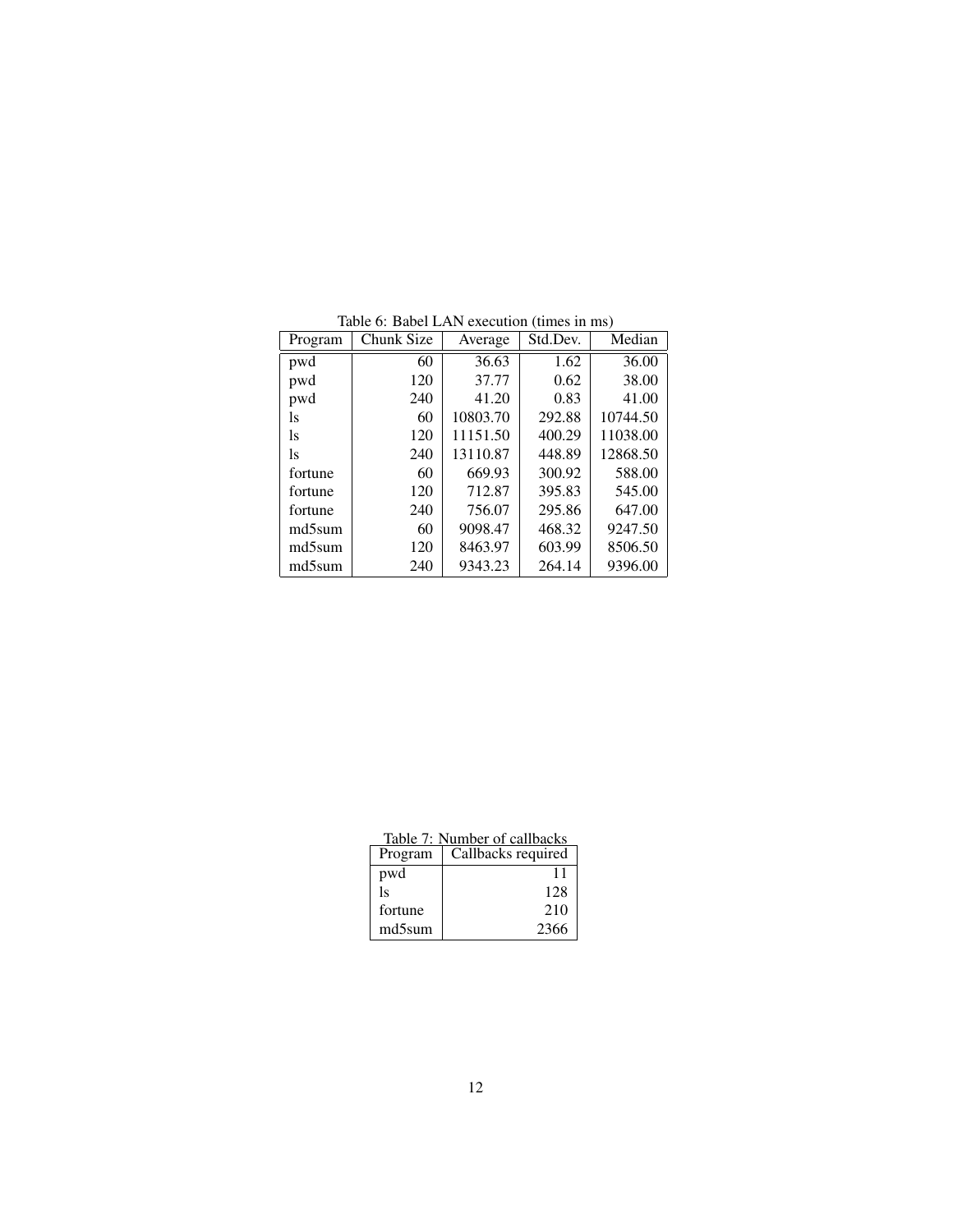### 6 Related Work

There is relatively little directly related work that we have found. In a way, this is not surprising, as networks are only just arriving at the point where they can start handling tasks like Babel.

Historically, there are likenesses to thin clients and dumb terminals, except Babel clients are not simply I/O devices. Parallels to the idea of a computer utility like Multics  $[16]$ <sup>6</sup> can be seen, but while the need for a computer utility for the general public may not have been established back then, the need for computer security for the general public is firmly established now, as are security business models involving ongoing subscriptions. Also loosely related is the old NeWS windowing system [29], as that allowed programs to be implemented with code on both the server and client, and the client sent code to the server.

The closest historical reference is perhaps Thimbleby [55], who envisioned a means for standalone computers to deal with viruses, by making 'each machine unique: incompatible with everything else' [55, page 112]. His method presaged instruction set randomization, but also made patching software 'practically impossible' and was never suggested to counter any threats beyond viruses or to be used on networked machines. His model also did not prevent a computer from running a program in its entirety, once it was installed and was privy to the machine's 'password.'

On the client side, our need for a tiny kernel suggests the applicability of microkernels, some classic examples of which are Chorus [50], Mach [27], and MINIX [53]. There is other related work in the sense of building a very small kernel (e.g., exokernel [21] or JX [26]) and/or a secure kernel (e.g., Singularity [32]). Google's Chrome OS [54], a.k.a. Chromium OS, also provides a lightweight operating system on the client side, effectively making the browser the operating system. This is heavyweight in comparison to Babel's client side. Also, Chrome OS assumes that software and data are in the cloud, whereas Babel is not restricted that way.

On the server side, security software has been moving to the cloud for several years now, especially in the anti-virus area (e.g., [13, 42]). This can be manifested as a traditional anti-virus scan simply pushed into the cloud. CloudAV [43, 44], for example, has a lightweight anti-virus client on the end host whose anti-virus is a local cloud service running multiple anti-virus programs. Martignoni et al. [40] built a cloudbased behavioral analysis system that enhanced the realism of the analysis environment by shunting selected system calls back to an end user's machine, but only for detection purposes; the code was not actually being run on the client side as Babel does.

Other systems, developed for mobile devices, have looked to offload intensive security processing from smartphone to cloud. One of CloneCloud's applications is performing virus scanning in the cloud [14], but apart from this application, the overall thrust of their work is load balancing in general and not security. Jakobsson and Juels [33] suggest sending activity logs from a client to trusted servers, but their postmortem detection lacks immediacy of protection, and even their notion of doing the log analysis in real time would be less powerful than Babel's ability to view and modify the

<sup>6</sup>A contemporary 1965 Multics-related paper presciently remarked: 'If every significant action is recorded in the mass memory of a community computer system . . . the daily activities of each individual could become open to scrutiny.' [17, page 245]. This relates to our privacy concerns in Section 4.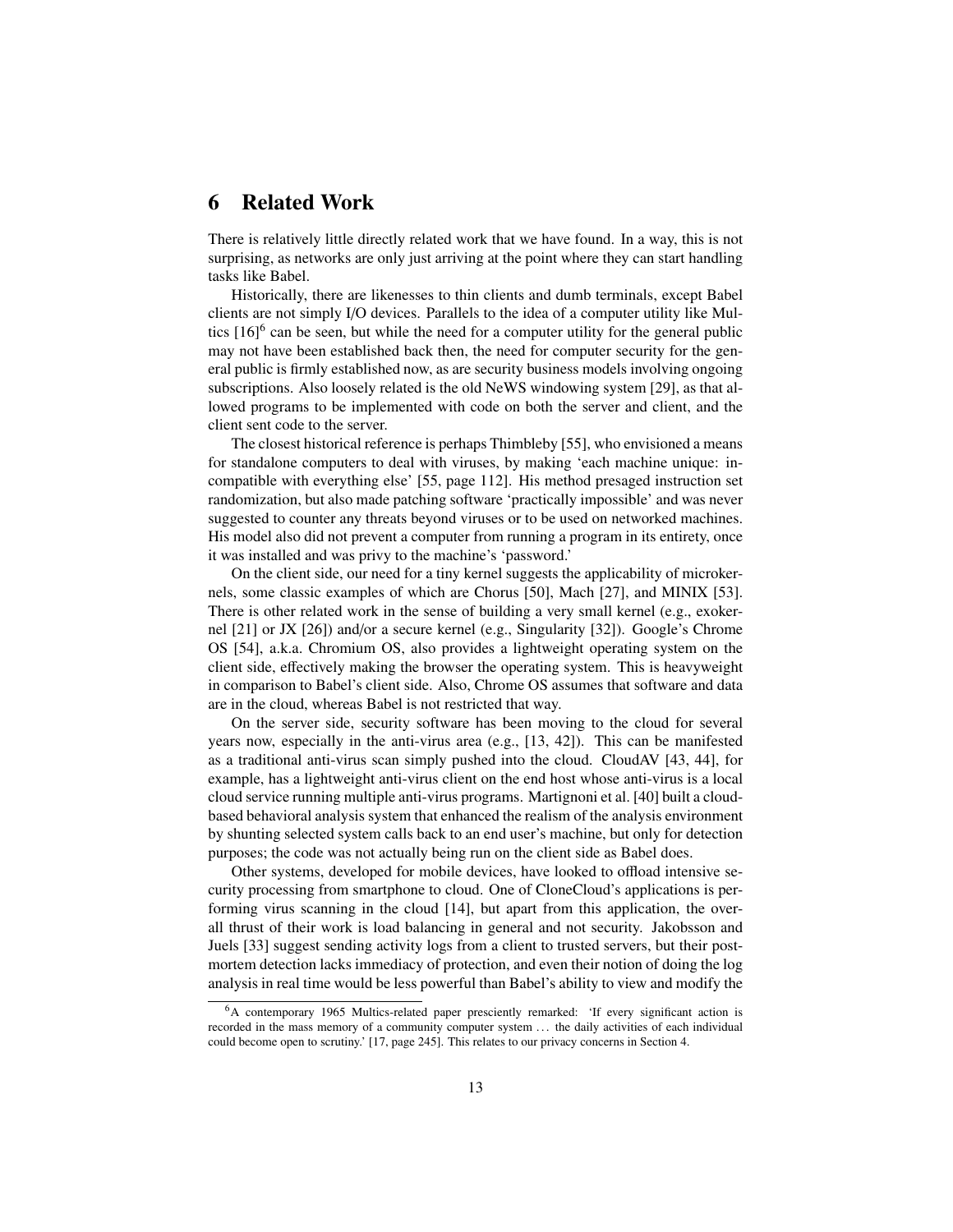full instruction stream. Paranoid Android [48] replicates the state of an entire mobile device in a virtual environment on a server, by recording system calls on the mobile device and transmitting them to the server for replication. The server can then apply multiple (heavyweight) security analyses on its replica. Babel's model is much broader than this; with access to view and possibly alter the full instruction stream trace, a Babel translation server can implement Paranoid Android as a subset of its functionality. In addition, potentially sensitive local data need not leave the client side in Babel.

There are clear connections between Babel's translation process and instruction set randomization (ISR), where "instruction set" must be interpreted liberally, as the technique has been shown to be applicable for higher-level languages as well [12]. Kc et al. [34] proposes a hardware based implementation, in which a special register is used to store a encryption/decryption key. Code is decrypted during execution by a XOR operation between the instruction loaded and the aforementioned key. RISE [9, 10], on the other hand, does not require special hardware. RISE's implementation using Valgrind encrypts the executable with a pseudorandom key (of arbitrary size, generated for each process) during load time and decrypts it during runtime. A key distinction between Babel and ISR is that Babel is trying to protect computers from themselves as well as outside attackers, and the general Babel model can provide a wide variety of security checks that ISR alone cannot.

Babel may also be seen from other viewpoints. First, as a kind of program shepherding [35], except Babel's shepherding process is remotely-located and is able to watch for far more security breaches than just control flow attacks. Second, it may be categorized as software-as-a-service (SaaS), but we argue that that labeling is incorrect. Following the definition given by Armbrust et al. [2, page 50], there admittedly is some overlap in our Babel variant where software is stored on the server, but this minor variant is not the main idea of Babel, where we want the user's ability to have local software and data unimpinged. While their definition of SaaS includes local software execution, they qualify that by restricting it to situations where they 'run software locally but control use via remote software licensing.' While Babel's servers are in a position to enforce licensing, it is by no means their primary task. Third, Babel can pessimistically be seen as the ultimate in "walled gardens" [45], and while Babel could be applied in the controlling way that implies, this is not intrinsic to the Babel model, which can equally well be applied in an open manner.

# 7 Conclusion and Future Work

Babel is a fundamental transformation of what a user's computer is. By making the user's computer inherently untrusted, incapable of running its own code, we open the door to an untapped landscape of possibilities. Translation servers can provide continuous monitoring of code that the user runs, can exploit scale, and can alleviate the need for security updates and patches being continually thrust upon the user. Furthermore, the user need not trust a single translation server, and is empowered to select configurations that reflect their (or their organization's) risk and privacy posture. Babel plays nicely beside existing systems, and will work even if everyone isn't using the Babel model.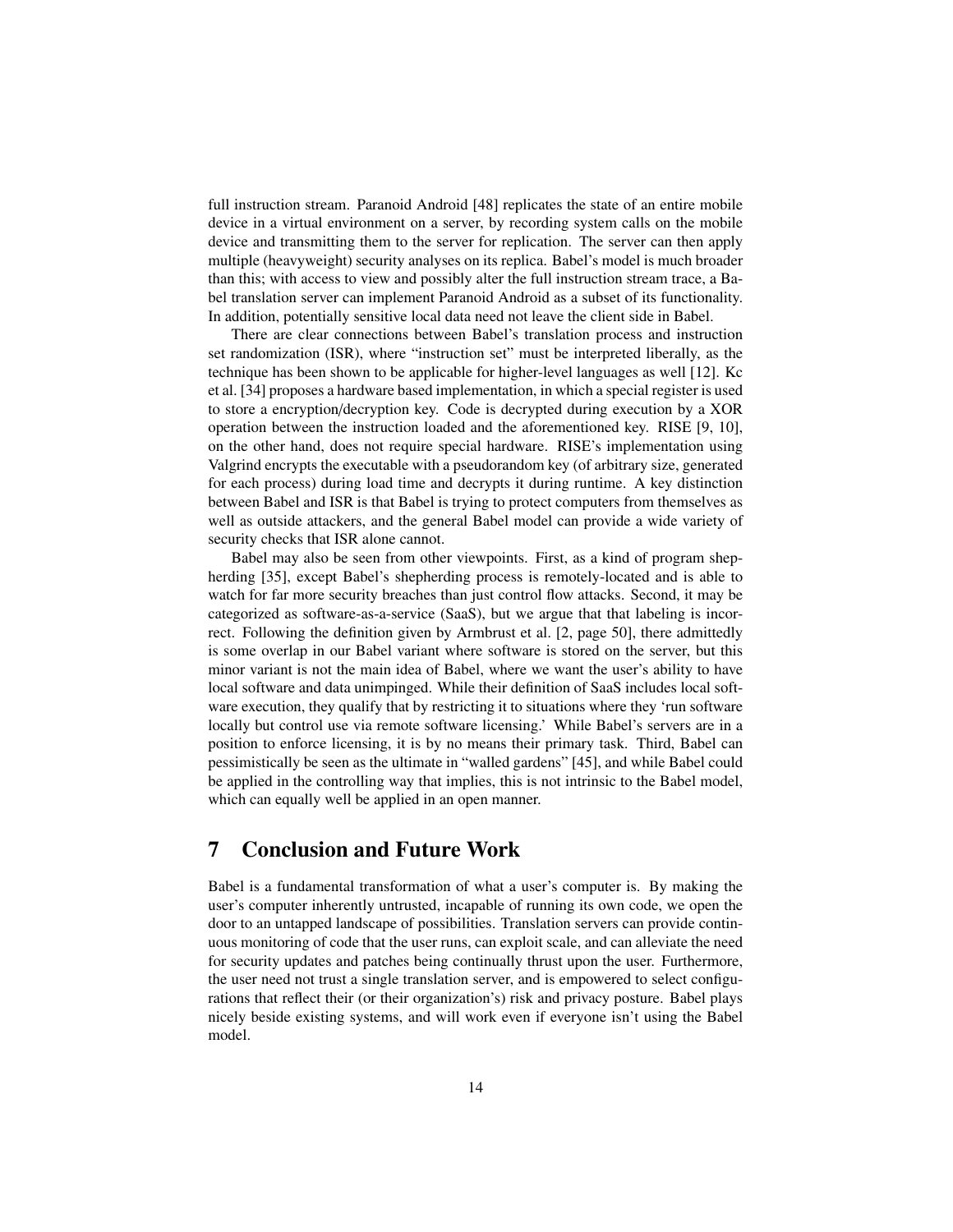Admittedly, there are research challenges yet to be addressed. Performance, in particular – we will be working to mitigate this using techniques mentioned here, but ultimately the network will have to catch up for Babel to be fully deployed. Powerconstrained mobile devices will also be problematic due to the necessity of constant transmission and reception. New attacks may be possible. This is only the beginning of the road for Babel.

### 8 Acknowledgments

The authors' research is supported in part by a grant from the Natural Sciences and Engineering Research Council of Canada via ISSNet, the Internetworked Systems Security Network. Thanks to Anil Somayaji and John Sullins for helpful discussions and ideas.

### References

- [1] J. P. Anderson. Computer security technology planning study: Volume II, Oct. 1972. ESD-TR-73-51, Vol. II.
- [2] M. Armbrust, A. Fox, R. Griffith, A. D. Joseph, R. Katz, A. Konwinski, G. Lee, D. Patterson, A. Rabkin, I. Stoica, and M. Zaharia. A view of cloud computing. *Commun. ACM*, 53(4):50–58, Apr. 2010.
- [3] A. Avižienis. The *N*-version approach to fault-tolerant software. *IEEE Transactions on Software Engineering*, SE-11(12):1491–1501, 1985.
- [4] J. Aycock. A brief history of just-in-time. *ACM Computing Surveys*, 35(2):97– 113, June 2003.
- [5] J. Aycock. *Computer Viruses and Malware*, volume 22. Springer, 2006.
- [6] J. Aycock. *Spyware and Adware*, volume 50. Springer, 2010.
- [7] M. Baentsch, L. Baum, G. Molter, S. Rothkugel, and P. Sturm. World Wide Web caching: The application-level view of the Internet. *IEEE Communications Magazine*, 35(6):170–178, 1997.
- [8] V. Bala, E. Duesterwald, and S. Banerjia. Dynamo: A transparent dynamic optimization system. In *ACM Conference on Programming Language Design and Implementation*, pages 1–12, 2000.
- [9] E. G. Barrantes, D. H. Ackley, S. Forrest, and D. Stefanović. Randomized instruction set emulation. *ACM Transactions on Information and System Security*, 8(1):3–40, Feb. 2005.
- [10] E. G. Barrantes, D. H. Ackley, T. S. Palmer, D. Stefanovic, and D. D. Zovi. Ran- ´ domized instruction set emulation to disrupt binary code injection attacks. In *10th*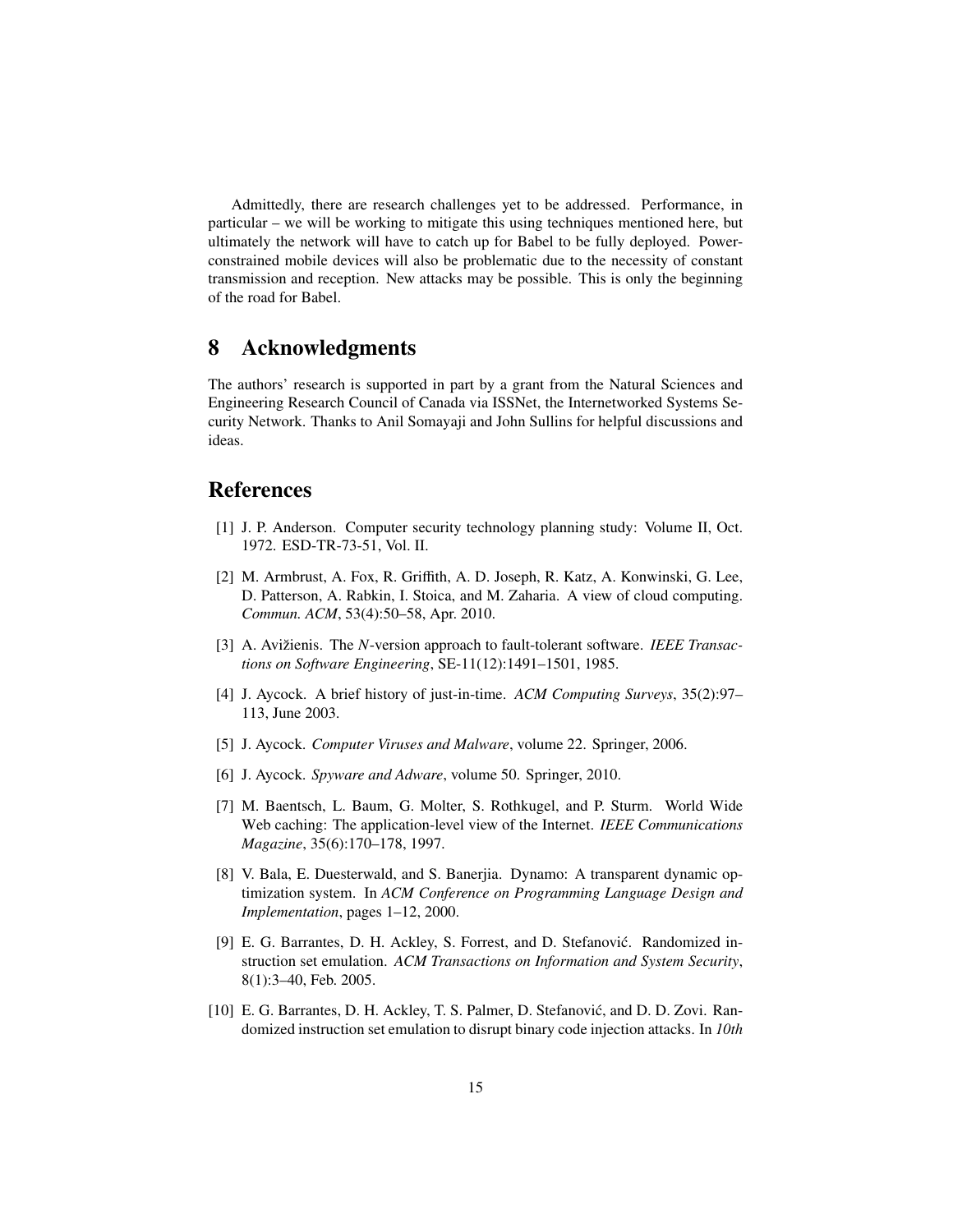*ACM Conference on Computer and Communications Security*, CCS '03, pages 281–289, 2003.

- $[11]$  Á. Beszédes, R. Ferenc, T. Gyimóthy, A. Dolenc, and K. Karsisto. Survey of code-size reduction methods. *ACM Computing Surveys*, 35(3):223–267, Sept. 2003.
- [12] S. W. Boyd, G. S. Kc, M. E. Locasto, A. D. Keromytis, and V. Prevelakis. On the general applicability of instruction-set randomization. *IEEE Transactions on Dependable and Secure Computing*, 7(3):255–270, 2010.
- [13] M. Chiriac. Tales from cloud nine. In *Virus Bulletin Conference*, pages 1–6, 2009.
- [14] B.-G. Chun, S. Ihm, P. Maniatis, M. Naik, and A. Patti. CloneCloud: elastic execution between mobile device and cloud. In *EuroSys '11*, pages 301–314, 2011.
- [15] C. Collberg, C. Thomborson, and D. Low. A taxonomy of obfuscating transformations. Technical Report 148, University of Auckland, Department of Computer Science, 1997.
- [16] F. J. Corbató and V. A. Vyssotsky. Introduction and overview of the Multics system. In *AFIPS Fall Joint Computer Conference*, pages 185–196, 1965.
- [17] E. E. David, Jr. and R. M. Fano. Some thoughts about the social implications of accessible computing. In *AFIPS Fall Joint Computer Conference*, pages 243–247, 1965.
- [18] R. Dingledine, N. Mathewson, and P. Syverson. Tor: The second-generation onion router. In *13th USENIX Security Symposium*, 2004.
- [19] S. Dorward, R. Pike, D. L. Presotto, D. Ritchie, H. Trickey, and P. Winterbottom. Inferno. In *42nd IEEE International Computer Conference*, COMPCON '97, pages 241–244, 1997.
- [20] P. Eckersley. How unique is your web browser? In *10th Privacy Enhancing Technologies Symposium*, pages 1–18, 2010.
- [21] D. R. Engler. *The exokernel operating system architecture*. PhD thesis, Massachusetts Institute of Technology, 1998.
- [22] W. S. Evans and C. W. Fraser. Bytecode compression via profiled grammar rewriting. In *ACM Conference on Programming Language Design and Implementation*, pages 148–155, 2001.
- [23] M. Franz and T. Kistler. Slim binaries. *Commun. ACM*, 40(12):87–94, 1997.
- [24] C. G. Girling. Covert channels in LAN's. *IEEE Transactions on Software Engineering*, SE-13(2):292–296, 1987.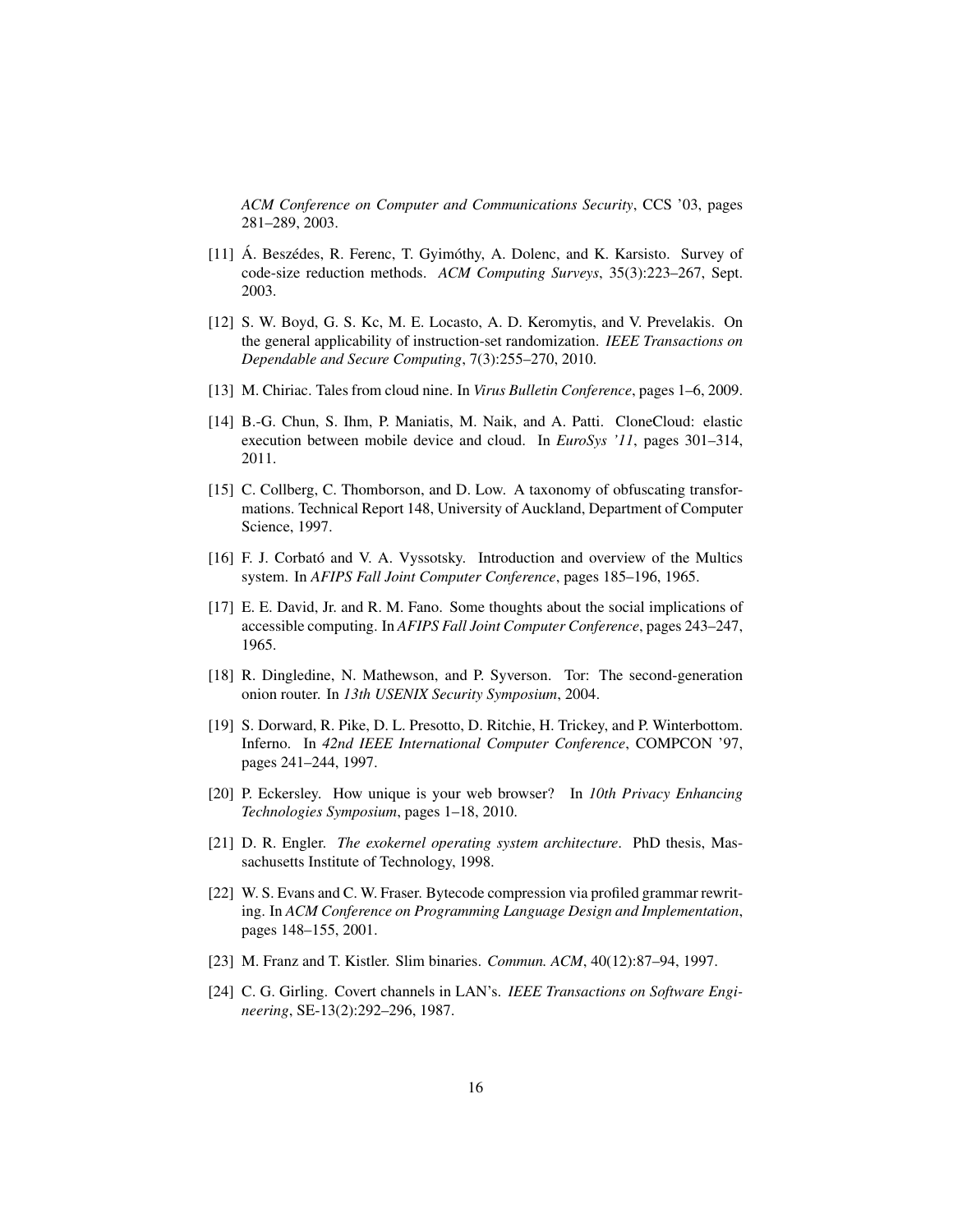- [25] C. Gkantsidis, T. Karagiannis, P. Rodriguez, and M. Vojnovic. Planet scale software updates. In *ACM Conference on Applications, Technologies, Architectures, and Protocols for Computer Communications*, pages 423–434, 2006.
- [26] M. Golm, M. Felser, C. Wawersich, and J. Kleinöder. The JX operating system. In *USENIX Annual Technical Conference*, pages 45–58, 2002.
- [27] D. Golub, R. Dean, A. Forin, and R. Rashid. Unix as an application program. In *Summer 1990 USENIX Conference*, pages 87–95, 1990.
- [28] Google. Google data centers. http://www.google.com/about/datacenters, Last accessed 25 March 2012.
- [29] J. Gosling, D. S. H. Rosenthal, and M. J. Arden. *The NeWS Book: An Introduction to the Network*/*extensible Window System*. Springer, 1989.
- [30] Q. Guo and E. Agichtein. Ready to buy or just browsing? Detecting web searcher goals from interaction data. In *33rd International ACM SIGIR Conference on Research and Development in Information Retrieval*, pages 130–137, 2010.
- [31] S. A. Hofmeyr, S. Forrest, and A. Somayaji. Intrusion detection using sequences of system calls. *Journal of Computer Security*, 6(3):151–180, 1998.
- [32] G. C. Hunt, J. R. Larus, D. Tarditi, and T. Wobber. Broad new OS research: challenges and opportunities. In *10th conference on Hot Topics in Operating Systems*, 2005.
- [33] M. Jakobsson and A. Juels. Server-side detection of malware infection. In *2009 New Security Paradigms Workshop*, pages 11–22, 2009.
- [34] G. S. Kc, A. D. Keromytis, and V. Prevelakis. Countering code-injection attacks with instruction-set randomization. In *10th ACM Conference on Computer and Communications Security*, pages 272–280, 2003.
- [35] V. Kiriansky, D. Bruening, and S. P. Amarasinghe. Secure execution via program shepherding. In *11th USENIX Security Symposium*, pages 191–206, 2002.
- [36] G. Klein, J. Andronick, K. Elphinstone, G. Heiser, D. Cock, P. Derrin, D. Elkaduwe, K. Engelhardt, R. Kolanski, M. Norrish, T. Sewell, H. Tuch, and S. Winwood. seL4: formal verification of an operating-system kernel. *Commun. ACM*, 53(6):107–115, June 2010.
- [37] B. W. Lampson. A note on the confinement problem. *Commun. ACM*, 16(10):613–615, 1973.
- [38] J. Lee and A. Smith. Branch prediction strategies and branch target buffer design. *IEEE Computer*, 17(1):6–22, Jan. 1984.
- [39] T. Li, L. K. John, A. Sivasubramaniam, N. Vijaykrishnan, and J. Rubio. OSaware branch prediction: Improving microprocessor control flow prediction for operating systems. *IEEE Transactions on Computers*, 56(1):2–17, 2007.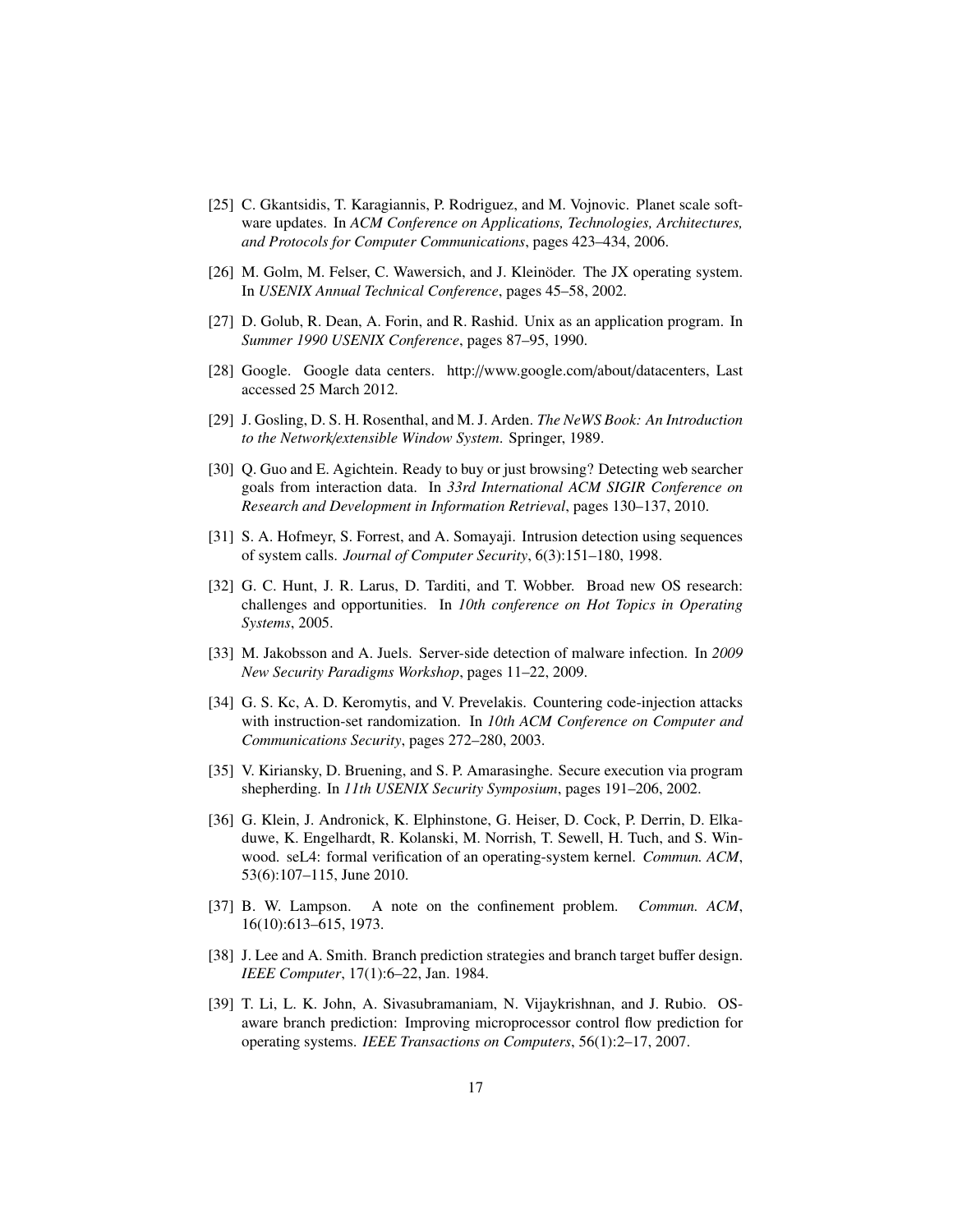- [40] L. Martignoni, R. Paleari, and D. Bruschi. A framework for behavior-based malware analysis in the cloud. In *Information Systems Security*, volume 5905 of *Lecture Notes in Computer Science*, pages 178–192, 2009.
- [41] S. S. Muchnick. *Advanced Compiler Design and Implementation*. Morgan Kaufmann, 1997.
- [42] C. Nachenberg, Z. Ramzan, and V. Seshadri. Reputation: A new chapter in malware protection. In *19th Virus Bulletin International Conference*, pages 185–191, 2009.
- [43] J. Oberheide, E. Cooke, and F. Jahanian. Rethinking antivirus: executable analysis in the network cloud. In *Proceedings of the 2nd USENIX workshop on Hot topics in security*, pages 5:1–5:5, 2007.
- [44] J. Oberheide, E. Cooke, and F. Jahanian. CloudAV: N-version antivirus in the network cloud. In *17th USENIX Security Symposium*, pages 91–106, 2008.
- [45] N. Paterson. Walled gardens: the new shape of the public Internet. In *iConference 2012*, pages 97–104, 2012.
- [46] D. Pavlovic. Gaming security by obscurity. In *2011 New Security Paradigms Workshop*, pages 125–139, 2011.
- [47] R. Pike and D. M. Ritchie. The styx architecture for distributed systems. *Bell Labs Technical Journal*, 4(2), 1999.
- [48] G. Portokalidis, P. Homburg, K. Anagnostakis, and H. Bos. Paranoid Android: versatile protection for smartphones. In *26th Annual Computer Security Applications Conference*, ACSAC '10, pages 347–356, 2010.
- [49] T. H. Romer, D. Lee, G. M. Voelker, A. Wolman, W. A. Wong, J.-L. Baer, B. N. Bershad, and H. M. Levy. The structure and performance of interpreters. In *7th International Conference on Architectural Support for Programming Languages and Operating Systems*, pages 150–159, 1996.
- [50] M. Rozier, V. Abrossimov, F. Armand, I. Boule, M. Gien, M. Guillemont, F. Herrmann, C. Kaiser, S. Langlois, P. Léonard, and W. Neuhauser. Chorus distributed operating systems. *Computing Systems*, 1(4):305–370, 1988.
- [51] B. Salamat, T. Jackson, G. Wagner, C. Wimmer, and M. Franz. Runtime defense against code injection attacks using replicated execution. *IEEE Transactions on Dependable and Secure Computing*, 8(4):588–601, 2011.
- [52] P. Szor. *The Art of Computer Virus Research and Defense*. Addison Wesley, 2005.
- [53] A. S. Tanenbaum. *Operating systems: design and implementation*. Prentice Hall, 1987.
- [54] The Chromium Project. Chromium OS. http://www.chromium.org/chromium-os, Last accessed 3 April 2012.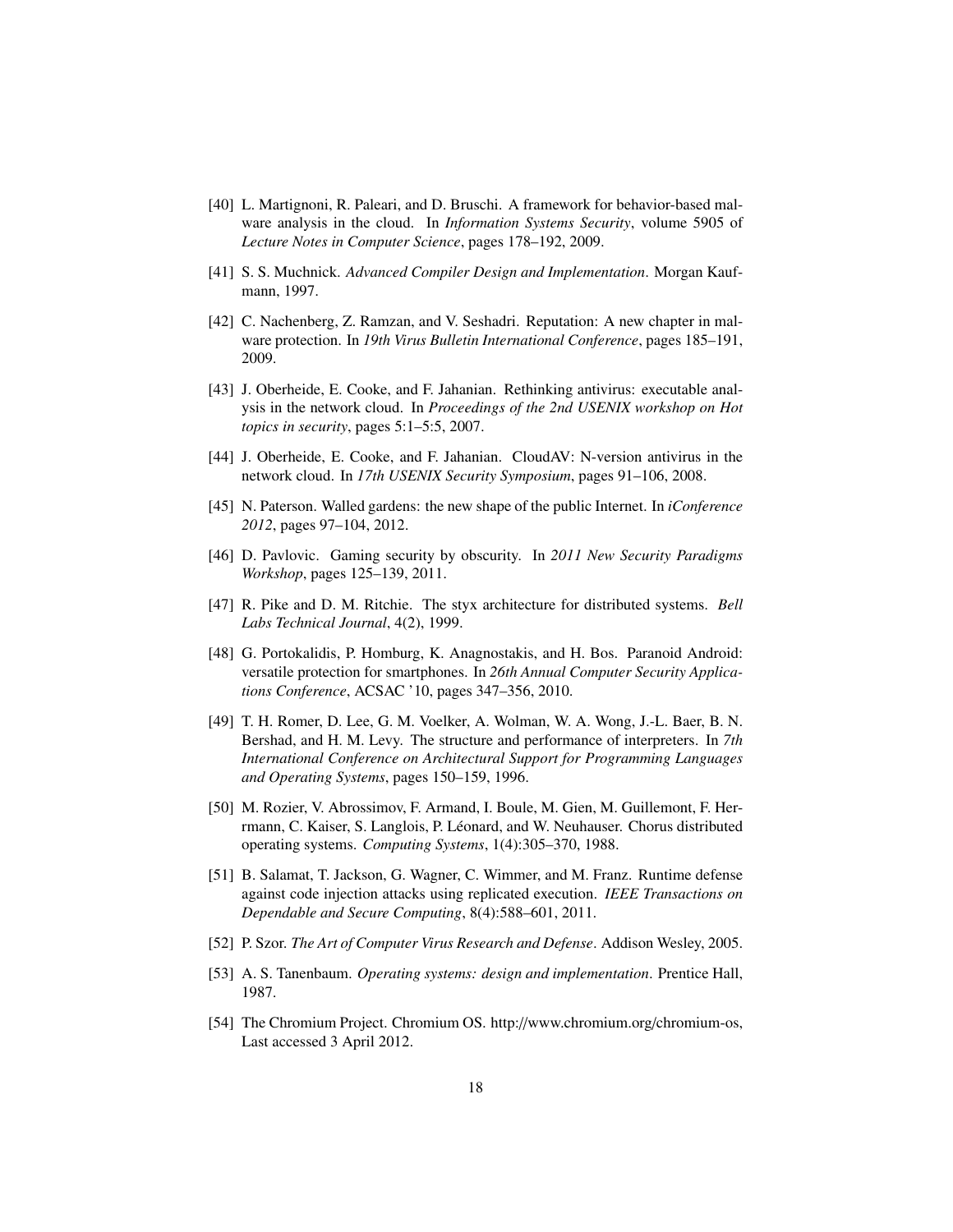- [55] H. Thimbleby. Can viruses ever be useful? *Computers* & *Security*, 10(2):111– 114, 1991.
- [56] F. Tip. A survey of program slicing techniques. *Journal of Programming Languages*, 3(3), 1995.
- [57] Vita Nuova. Dis virtual machine specification, 9 January 2003, last accessed 5 April 2012.
- [58] M. Weiser. Program slicing. In *5th International Conference on Software Engineering*, pages 439–449, 1981.
- [59] P. Winterbottom and R. Pike. The design of the Inferno virtual machine, Last accessed 5 April 2012.
- [60] T.-F. Yen, Y. Xie, R. P. Yu, and M. Abadi. Host fingerprinting and tracking on the web: Privacy and security implications. In *19th Annual Network* & *Distributed System Security Symposium*, 2012.
- [61] S. Zdancewic, L. Zheng, N. Nystrom, and A. C. Myers. Secure program partitioning. *ACM Transactions on Computer Systems*, 20(3):283–328, Aug. 2002.

# A Message Types

### **GETVM**

Format: GETVM,pid Client requests a virtual machine specification. pid is the process id in the client machine, currently for logging only.

### VM

Format: VM, type, vmid, data

Response for a GETVM message. This message currently returns XOR as the only valid type, as the VM is created by XOR operations. vmid is the unique identifier for that virtual machine, and data contains the key used to encrypt the VM.

#### **GETCHUNK**

Format: GETCHUNK, data Sends a "chunk" of data for translation.

#### **CHUNK**

Format: CHUNK, data

Returns a block of translated instructions. In Inferno, each instruction is 12 bytes long. We send an extra byte containing flags, which consist of markers for special operations that the client must perform. Currently, we only use 1 bit for callback operations, as described below.

### **GETCB**

Format: GETCB,instruction,pc